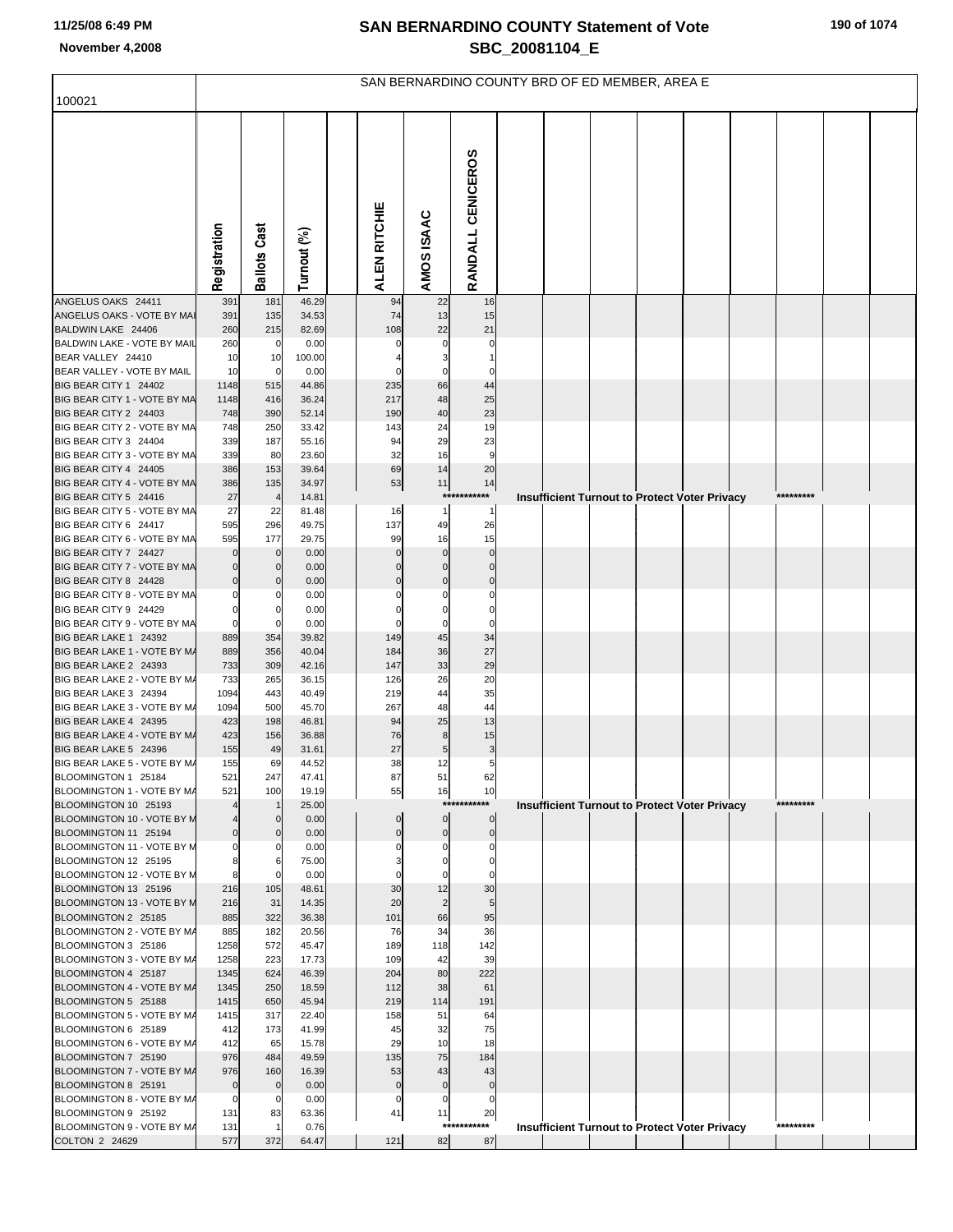|                                             |                |                       |                |                     |                                           |                                   | SAN BERNARDINO COUNTY BRD OF ED MEMBER, AREA E       |           |  |
|---------------------------------------------|----------------|-----------------------|----------------|---------------------|-------------------------------------------|-----------------------------------|------------------------------------------------------|-----------|--|
| 100021                                      |                |                       |                |                     |                                           |                                   |                                                      |           |  |
|                                             | Registration   | <b>Ballots Cast</b>   | Turnout (%)    | ALEN RITCHIE        | AMOS ISAAC                                | RANDALL CENICEROS                 |                                                      |           |  |
| COLTON 2 - VOTE BY MAIL                     | 577            | 119                   | 20.62          | 49                  | 25                                        | 33                                |                                                      |           |  |
| COLTON 3 24630<br>COLTON 3 - VOTE BY MAIL   | 9<br>9         | 8                     | 88.89<br>22.22 | $\mathbf{3}$        | $\mathbf{1}$<br>$***$                     | $\overline{\mathbf{c}}$<br>****** |                                                      | ********* |  |
| COLTON 4 24631                              | 922            | $\overline{2}$<br>468 | 50.76          | 139                 | 81                                        | 149                               | Insufficient Turnout to Protect Voter Privacy        |           |  |
| COLTON 4 - VOTE BY MAIL                     | 922            | 188                   | 20.39          | 64                  | 43                                        | 64                                |                                                      |           |  |
| COLTON 5 24632                              | 1119           | 500                   | 44.68          | 103                 | 105                                       | 191                               |                                                      |           |  |
| COLTON 5 - VOTE BY MAIL                     | 1119           | 239                   | 21.36          | 92                  | 49                                        | 63                                |                                                      |           |  |
| COLTON 6 24633<br>COLTON 6 - VOTE BY MAIL   | 1309           | 644                   | 49.20<br>24.37 | 218                 | 118<br>53                                 | 209<br>90                         |                                                      |           |  |
| COLTON 7 24634                              | 1309<br>1161   | 319<br>478            | 41.17          | 125<br>138          | 103                                       | 159                               |                                                      |           |  |
| COLTON 7 - VOTE BY MAIL                     | 1161           | 226                   | 19.47          | 92                  | 53                                        | 45                                |                                                      |           |  |
| COLTON 8 24635                              | 1012           | 497                   | 49.11          | 143                 | 111                                       | 157                               |                                                      |           |  |
| COLTON 8 - VOTE BY MAIL                     | 1012           | 183                   | 18.08          | 59                  | 45                                        | 64                                |                                                      |           |  |
| COLTON 9 24636<br>COLTON 9 - VOTE BY MAIL   | 959<br>959     | 473<br>190            | 49.32<br>19.81 | 150<br>85           | 104<br>30                                 | 154<br>44                         |                                                      |           |  |
| COLTON 10 24637                             | 881            | 430                   | 48.81          | 116                 | 78                                        | 135                               |                                                      |           |  |
| COLTON 10 - VOTE BY MAIL                    | 881            | 176                   | 19.98          | 77                  | 42                                        | 34                                |                                                      |           |  |
| COLTON 11 24638                             | 1079           | 545                   | 50.51          | 129                 | 102                                       | 215                               |                                                      |           |  |
| COLTON 11 - VOTE BY MAIL                    | 1079           | 166                   | 15.38          | 45                  | 41                                        | 61                                |                                                      |           |  |
| COLTON 12 24639<br>COLTON 12 - VOTE BY MAIL | 1599<br>1599   | 630<br>305            | 39.40<br>19.07 | 203<br>123          | 194<br>89                                 | 76<br>32                          |                                                      |           |  |
| COLTON 13 24640                             | 792            | 382                   | 48.23          | 128                 | 82                                        | 82                                |                                                      |           |  |
| COLTON 13 - VOTE BY MAIL                    | 792            | 184                   | 23.23          | 74                  | 43                                        | 31                                |                                                      |           |  |
| COLTON 14 24641                             | 59             | 45                    | 76.27          | 17                  | 10                                        | 6                                 |                                                      |           |  |
| COLTON 14 - VOTE BY MAIL                    | 59             | $\mathbf 0$           | 0.00           | $\mathbf 0$         | $\mathbf{0}$                              | $\Omega$                          |                                                      |           |  |
| COLTON 15 24642<br>COLTON 15 - VOTE BY MAIL | 30<br>30       | 16<br>$\mathbf 0$     | 53.33<br>0.00  | 7<br>$\overline{0}$ | $\overline{\mathbf{3}}$<br>$\overline{0}$ | 2<br>$\pmb{0}$                    |                                                      |           |  |
| COLTON 16 24618                             |                |                       | 25.00          |                     |                                           | ***********                       | <b>Insufficient Turnout to Protect Voter Privacy</b> | ********* |  |
| COLTON 16 - VOTE BY MAIL                    |                | C                     | 0.00           | $\overline{0}$      | 이                                         | $\overline{0}$                    |                                                      |           |  |
| COLTON 17 24619                             |                |                       | 0.00           |                     |                                           | ***********                       | <b>Insufficient Turnout to Protect Voter Privacy</b> | ********* |  |
| COLTON 17 - VOTE BY MAIL<br>COLTON 18 24643 |                |                       | 0.00<br>0.00   | $\Omega$            | $\Omega$<br>$\overline{0}$                | $\Omega$<br>0                     |                                                      |           |  |
| COLTON 18 - VOTE BY MAIL                    | $\Omega$       | C                     | 0.00           | $\mathbf 0$         | $\overline{0}$                            | 0                                 |                                                      |           |  |
| COLTON 19 24620                             | 380            | 219                   | 57.63          | 89                  | 43                                        | 36                                |                                                      |           |  |
| COLTON 19 - VOTE BY MAIL                    | 380            | 86                    | 22.63          | 42                  | 17                                        | 11                                |                                                      |           |  |
| COLTON 20 24621                             | 1152           | 622                   | 53.99          | 257                 | 124                                       | 89                                |                                                      |           |  |
| COLTON 20 - VOTE BY MAIL<br>COLTON 21 24622 | 1152<br>652    | 243<br>300            | 21.09<br>46.01 | 114<br>111          | 61<br>77                                  | 24<br>29                          |                                                      |           |  |
| COLTON 21 - VOTE BY MAIL                    | 652            | 107                   | 16.41          | 40                  | 26                                        | $\bf8$                            |                                                      |           |  |
| COLTON 22 24623                             | 994            | 445                   | 44.77          | 166                 | 111                                       | 60                                |                                                      |           |  |
| COLTON 22 - VOTE BY MAIL                    | 994            | 277                   | 27.87          | 111                 | 64                                        | 38                                |                                                      |           |  |
| COLTON 23 24624<br>COLTON 23 - VOTE BY MAIL | 1242<br>1242   | 593<br>368            | 47.75<br>29.63 | 275<br>176          | 98<br>67                                  | 93<br>52                          |                                                      |           |  |
| COLTON 24 24625                             | 51             | 42                    | 82.35          | 28                  | 5 <sub>1</sub>                            | 3                                 |                                                      |           |  |
| COLTON 24 - VOTE BY MAIL                    | 51             | $\mathbf 1$           | 1.96           |                     |                                           | ***********                       | <b>Insufficient Turnout to Protect Voter Privacy</b> | ********* |  |
| COLTON 26 24645                             | 0              | 0                     | 0.00           |                     | 0                                         | 0                                 |                                                      |           |  |
| COLTON 26 - VOTE BY MAIL<br>COLTON 27 24646 | $\Omega$<br>19 | 0<br>14               | 0.00<br>73.68  |                     | $\Omega$<br>5                             | 0                                 |                                                      |           |  |
| COLTON 27 - VOTE BY MAIL                    | 19             | $\Omega$              | 0.00           |                     |                                           |                                   |                                                      |           |  |
| COLTON 28 24626                             | 11             | 6                     | 54.55          |                     |                                           |                                   |                                                      |           |  |
| COLTON 28 - VOTE BY MAIL                    | 11             | $\Omega$              | 0.00           |                     |                                           |                                   |                                                      |           |  |
| COLTON 29 24627<br>COLTON 29 - VOTE BY MAIL | 8<br>8         | 8<br>0                | 100.00<br>0.00 | 6                   |                                           |                                   |                                                      |           |  |
| COLTON 30 24647                             | 570            | 267                   | 46.84          | 76                  | 61                                        | 94                                |                                                      |           |  |
| COLTON 30 - VOTE BY MAIL                    | 570            | 107                   | 18.77          | 42                  | 26                                        | 21                                |                                                      |           |  |
| COLTON 34 24651                             | 18             | 10                    | 55.56          | 3                   | $\overline{2}$                            | 3                                 |                                                      |           |  |
| COLTON 34 - VOTE BY MAIL                    | 18             | $\mathbf 0$           | 0.00           | $\mathbf{0}$        | $\overline{0}$                            | 0                                 |                                                      |           |  |
| COLTON 37 24654<br>COLTON 37 - VOTE BY MAIL | 70<br>70       | 31                    | 44.29<br>1.43  | 11                  | 10<br>****                                | 3<br>*****                        | <b>Insufficient Turnout to Protect Voter Privacy</b> | ********* |  |
| COLTON 39 24656                             | O              |                       | 0.00           | 0                   | $\overline{0}$                            | 0                                 |                                                      |           |  |
| COLTON 39 - VOTE BY MAIL                    | $\Omega$       |                       | 0.00           | $\mathbf{0}$        | $\overline{0}$                            | $\overline{0}$                    |                                                      |           |  |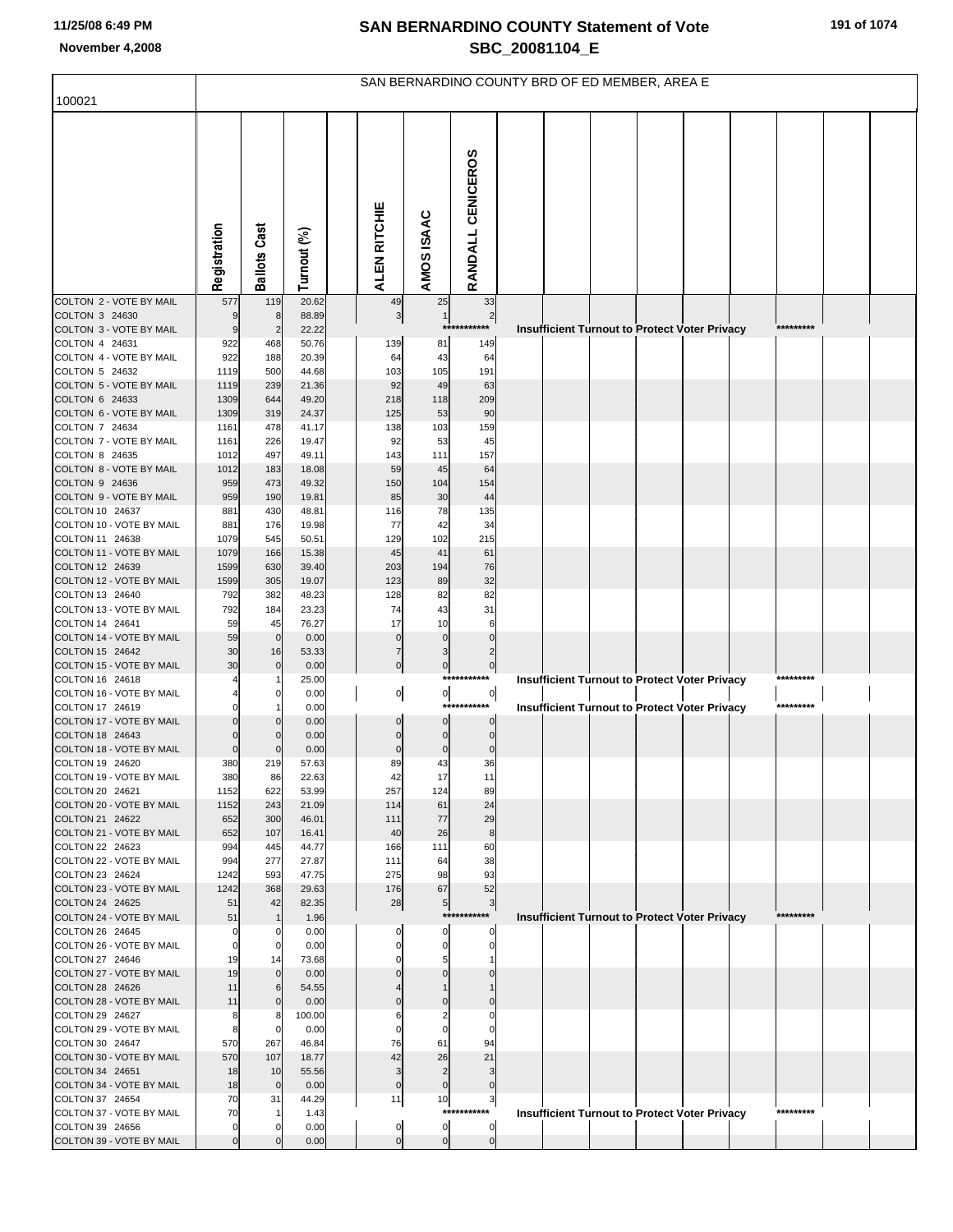|                                                     |                      |                             |                |                   |                            |                               | SAN BERNARDINO COUNTY BRD OF ED MEMBER, AREA E |  |                                                      |           |  |
|-----------------------------------------------------|----------------------|-----------------------------|----------------|-------------------|----------------------------|-------------------------------|------------------------------------------------|--|------------------------------------------------------|-----------|--|
| 100021                                              |                      |                             |                |                   |                            |                               |                                                |  |                                                      |           |  |
|                                                     | Registration         | <b>Ballots Cast</b>         | Turnout (%)    | ALEN RITCHIE      | AMOS ISAAC                 | RANDALL CENICEROS             |                                                |  |                                                      |           |  |
| COLTON 40 24657                                     |                      | $\mathbf 0$                 | 0.00           | $\mathbf 0$       | $\mathbf 0$                | $\overline{0}$                |                                                |  |                                                      |           |  |
| COLTON 40 - VOTE BY MAIL<br>COLTON WEST 1 24658     | $\mathcal{C}$<br>864 | $\overline{0}$<br>361       | 0.00<br>41.78  | $\Omega$<br>113   | $\mathbf 0$<br>72          | $\mathbf{0}$<br>121           |                                                |  |                                                      |           |  |
| COLTON WEST 1 - VOTE BY M/                          | 864                  | 198                         | 22.92          | 73                | 23                         | 72                            |                                                |  |                                                      |           |  |
| CRAFTON 1 25125                                     | 1090                 | 538                         | 49.36          | 272               | 91                         | 50                            |                                                |  |                                                      |           |  |
| CRAFTON 1 - VOTE BY MAIL                            | 1090                 | 328                         | 30.09          | 161               | 87                         | 20                            |                                                |  |                                                      |           |  |
| CRAFTON 2 25126                                     | 192                  | 177                         | 92.19          | 109               | 17                         | 15                            |                                                |  |                                                      |           |  |
| CRAFTON 2 - VOTE BY MAIL<br>CRAFTON 3 25127         | 192                  | $\overline{2}$              | 1.04           |                   | ****                       | *******                       |                                                |  | <b>Insufficient Turnout to Protect Voter Privacy</b> | ********* |  |
| CRAFTON 3 - VOTE BY MAIL                            | 10<br>10             | 10<br>0                     | 100.00<br>0.00 | 3<br>$\Omega$     | 2<br>0                     | $\overline{0}$<br>$\mathbf 0$ |                                                |  |                                                      |           |  |
| ERWIN LAKE 1 24409                                  | 630                  | 345                         | 54.76          | 182               | 34                         | 21                            |                                                |  |                                                      |           |  |
| ERWIN LAKE 1 - VOTE BY MAIL                         | 630                  | 208                         | 33.02          | 100               | 25                         | 16                            |                                                |  |                                                      |           |  |
| ERWIN LAKE 2 24430                                  | 460                  | 242                         | 52.61          | 122               | 29                         | 14                            |                                                |  |                                                      |           |  |
| ERWIN LAKE 2 - VOTE BY MAIL                         | 460                  | 114                         | 24.78          | 61                | 14                         | 5<br>***********              |                                                |  |                                                      | ********* |  |
| ERWIN LAKE 3 24431<br>ERWIN LAKE 3 - VOTE BY MAIL   |                      | 2                           | 100.00<br>0.00 | 0                 | 0                          | 0                             |                                                |  | <b>Insufficient Turnout to Protect Voter Privacy</b> |           |  |
| ERWIN LAKE 4 24432                                  |                      |                             | 0.00           |                   | 0                          | 0                             |                                                |  |                                                      |           |  |
| ERWIN LAKE 4 - VOTE BY MAIL                         |                      | $\Omega$                    | 0.00           |                   |                            | 0                             |                                                |  |                                                      |           |  |
| ERWIN LAKE 5 24433                                  | $\mathcal{C}$        | $\Omega$                    | 0.00           |                   | $\Omega$                   | $\mathbf 0$                   |                                                |  |                                                      |           |  |
| ERWIN LAKE 5 - VOTE BY MAIL                         | $\mathbf 0$          | $\mathbf 0$                 | 0.00           |                   | $\Omega$                   | $\pmb{0}$                     |                                                |  |                                                      |           |  |
| FAWNSKIN 24401<br>FAWNSKIN - VOTE BY MAIL           | 436<br>436           | 178<br>179                  | 40.83<br>41.06 | 68<br>87          | 24<br>14                   | 15<br>20                      |                                                |  |                                                      |           |  |
| FLAMINGO HEIGHTS 25628                              | 419                  | 203                         | 48.45          | 104               | 36                         | 19                            |                                                |  |                                                      |           |  |
| FLAMINGO HEIGHTS - VOTE BY                          | 419                  | 125                         | 29.83          | 67                | 17                         | 18                            |                                                |  |                                                      |           |  |
| FONTANA 29 24689                                    | 1336                 | 770                         | 57.63          | 256               | 154                        | 217                           |                                                |  |                                                      |           |  |
| FONTANA 29 - VOTE BY MAIL<br>FONTANA 30 24690       | 1336<br>1432         | 256<br>748                  | 19.16<br>52.23 | 94<br>235         | 68<br>149                  | 62<br>231                     |                                                |  |                                                      |           |  |
| FONTANA 30 - VOTE BY MAIL                           | 1432                 | 303                         | 21.16          | 120               | 64                         | 75                            |                                                |  |                                                      |           |  |
| FONTANA 31 24691                                    | 880                  | 480                         | 54.55          | 168               | 91                         | 133                           |                                                |  |                                                      |           |  |
| FONTANA 31 - VOTE BY MAIL                           | 880                  | 135                         | 15.34          | 45                | 30                         | 20                            |                                                |  |                                                      |           |  |
| FONTANA 32 24692                                    | 582                  | 341                         | 58.59          | 114               | 83                         | 68                            |                                                |  |                                                      |           |  |
| FONTANA 32 - VOTE BY MAIL<br>FONTANA 42 24733       | 582<br>997           | 127<br>395                  | 21.82<br>39.62 | 57<br>71          | 28<br>37                   | 34<br>58                      |                                                |  |                                                      |           |  |
| FONTANA 42 - VOTE BY MAIL                           | 997                  | 247                         | 24.77          | 63                | 20                         | 28                            |                                                |  |                                                      |           |  |
| FONTANA 43 24734                                    | 1093                 | 562                         | 51.42          | 198               | 102                        | 163                           |                                                |  |                                                      |           |  |
| FONTANA 43 - VOTE BY MAIL                           | 1093                 | 231                         | 21.13          | 104               | 41                         | 42                            |                                                |  |                                                      |           |  |
| FONTANA 69 24740                                    | 449                  | 233                         | 51.89          | 65                | 28                         | 58                            |                                                |  |                                                      |           |  |
| FONTANA 69 - VOTE BY MAIL<br>FONTANA 80 24742       | 449<br>$\Omega$      | 127<br>$\mathbf{0}$         | 28.29<br>0.00  | 64<br>$\mathbf 0$ | 18<br>$\mathbf 0$          | 14<br>$\circ$                 |                                                |  |                                                      |           |  |
| FONTANA 80 - VOTE BY MAIL                           |                      | 0                           | 0.00           |                   |                            | $\mathbf{0}$                  |                                                |  |                                                      |           |  |
| FONTANA 81 24743                                    |                      | $\Omega$                    | 0.00           |                   |                            | 0                             |                                                |  |                                                      |           |  |
| FONTANA 81 - VOTE BY MAIL                           |                      |                             | 0.00           |                   |                            |                               |                                                |  |                                                      |           |  |
| FONTANA 84 24744<br>FONTANA 84 - VOTE BY MAIL       | $\sqrt{ }$           | $\Omega$                    | 0.00<br>0.00   |                   | $\mathbf 0$<br>$\mathbf 0$ | $\overline{0}$<br>$\mathbf 0$ |                                                |  |                                                      |           |  |
| FOREST FALLS 1 25584                                | 628                  | 387                         | 61.62          | 197               | 60                         | 23                            |                                                |  |                                                      |           |  |
| FOREST FALLS 1 - VOTE BY M                          | 628                  | 169                         | 26.91          | 92                | 20                         | 6                             |                                                |  |                                                      |           |  |
| FOREST FALLS 2 25592                                | 140                  | 92                          | 65.71          | 50                | 10                         |                               |                                                |  |                                                      |           |  |
| FOREST FALLS 2 - VOTE BY M/                         | 140                  | $\mathbf 0$                 | 0.00           | $\mathbf 0$       | $\mathbf 0$                | 0                             |                                                |  |                                                      |           |  |
| FOREST FALLS 3 25593<br>FOREST FALLS 3 - VOTE BY MJ | $\Omega$             | $\mathbf 0$<br>$\mathbf{0}$ | 0.00<br>0.00   |                   | $\mathbf 0$                | $\mathbf{0}$<br>$\Omega$      |                                                |  |                                                      |           |  |
| FOREST FALLS 4 25594                                |                      | $\Omega$                    | 0.00           |                   | $\mathbf 0$                | $\mathbf{0}$                  |                                                |  |                                                      |           |  |
| FOREST FALLS 4 - VOTE BY M/                         |                      | 0                           | 0.00           |                   |                            | 0                             |                                                |  |                                                      |           |  |
| FOREST FALLS 5 25595                                |                      | $\Omega$                    | 0.00           |                   |                            |                               |                                                |  |                                                      |           |  |
| FOREST FALLS 5 - VOTE BY M/                         |                      | $\Omega$                    | 0.00           |                   |                            |                               |                                                |  |                                                      |           |  |
| FOREST FALLS 6 25596<br>FOREST FALLS 6 - VOTE BY M/ |                      | $\Omega$<br>$\mathbf{0}$    | 0.00<br>0.00   |                   |                            | $\Omega$                      |                                                |  |                                                      |           |  |
| FOREST FALLS 7 25597                                | $\Omega$             | $\mathbf{0}$                | 0.00           |                   |                            |                               |                                                |  |                                                      |           |  |
| FOREST FALLS 7 - VOTE BY M/                         | C                    | $\Omega$                    | 0.00           |                   |                            |                               |                                                |  |                                                      |           |  |
| FOREST FALLS 8 25598                                | 13                   | 10                          | 76.92          |                   |                            |                               |                                                |  |                                                      |           |  |
| FOREST FALLS 8 - VOTE BY M/                         | 13                   | $\mathbf 0$                 | 0.00           | 0                 | 0                          | 0                             |                                                |  |                                                      |           |  |
| FOREST FALLS 9 25599                                | $\mathbf 0$          |                             | 0.00           |                   |                            | $\pmb{0}$                     |                                                |  |                                                      |           |  |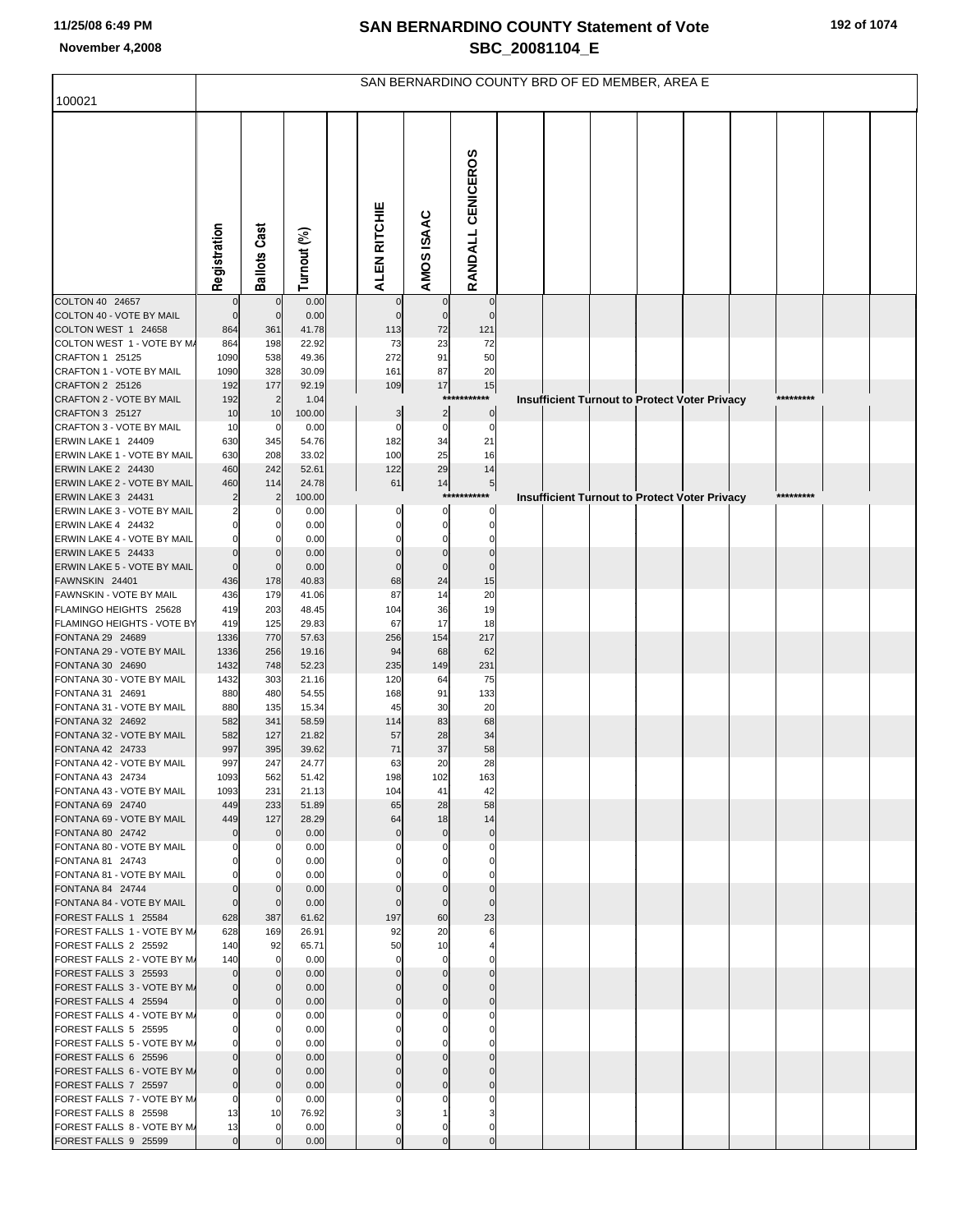|                                                           |               |                            |                |                |                      |                               |  | SAN BERNARDINO COUNTY BRD OF ED MEMBER, AREA E       |  |           |  |
|-----------------------------------------------------------|---------------|----------------------------|----------------|----------------|----------------------|-------------------------------|--|------------------------------------------------------|--|-----------|--|
| 100021                                                    |               |                            |                |                |                      |                               |  |                                                      |  |           |  |
|                                                           | Registration  | <b>Ballots Cast</b>        | Turnout (%)    | ALEN RITCHIE   | AMOS ISAAC           | RANDALL CENICEROS             |  |                                                      |  |           |  |
| FOREST FALLS 9 - VOTE BY M.                               |               | $\mathbf{0}$               | 0.00           | $\Omega$       | $\mathbf 0$          | $\mathbf 0$                   |  |                                                      |  |           |  |
| FOREST FALLS 10 25600                                     |               | $\mathbf{0}$               | 0.00           |                |                      |                               |  |                                                      |  |           |  |
| FOREST FALLS 10 - VOTE BY M<br>FOREST FALLS 11 25601      |               | 0<br>0                     | 0.00<br>0.00   |                |                      |                               |  |                                                      |  |           |  |
| FOREST FALLS 11 - VOTE BY M                               |               | 0                          | 0.00           |                |                      |                               |  |                                                      |  |           |  |
| FOREST FALLS 12 25602                                     |               | 0                          | 0.00           |                |                      |                               |  |                                                      |  |           |  |
| FOREST FALLS 12 - VOTE BY M                               |               | $\Omega$                   | 0.00           | $\overline{0}$ | $\overline{0}$       | $\overline{0}$<br>*********** |  |                                                      |  | ********* |  |
| FOREST FALLS 13 25603<br>FOREST FALLS 13 - VOTE BY M      |               | $\overline{2}$<br>$\Omega$ | 50.00<br>0.00  | $\mathbf 0$    | $\mathbf 0$          | $\mathbf 0$                   |  | <b>Insufficient Turnout to Protect Voter Privacy</b> |  |           |  |
| FOREST FALLS 14 25604                                     |               | 0                          | 0.00           |                | 0                    | 0                             |  |                                                      |  |           |  |
| FOREST FALLS 14 - VOTE BY M                               |               | 0                          | 0.00           |                | O                    |                               |  |                                                      |  |           |  |
| FOREST FALLS 15 25605                                     |               | 0                          | 0.00           |                |                      |                               |  |                                                      |  |           |  |
| FOREST FALLS 15 - VOTE BY M                               |               | 0                          | 0.00           |                | $\Omega$             |                               |  |                                                      |  |           |  |
| FOREST FALLS 16 25606<br>FOREST FALLS 16 - VOTE BY M      |               | $\mathbf{0}$<br>0          | 0.00<br>0.00   |                | $\Omega$<br>$\Omega$ | $\Omega$                      |  |                                                      |  |           |  |
| FOREST FALLS 17 25607                                     |               | 0                          | 0.00           |                | C                    | 0                             |  |                                                      |  |           |  |
| FOREST FALLS 17 - VOTE BY M                               |               | 0                          | 0.00           |                |                      |                               |  |                                                      |  |           |  |
| FOREST FALLS 18 25608                                     |               | 0                          | 0.00           |                |                      |                               |  |                                                      |  |           |  |
| FOREST FALLS 18 - VOTE BY M                               |               | $\Omega$                   | 0.00           |                |                      |                               |  |                                                      |  |           |  |
| FOREST FALLS 19 25609<br>FOREST FALLS 19 - VOTE BY M      |               | 0<br>0                     | 0.00<br>0.00   |                | $\Omega$             | $\Omega$<br>$\Omega$          |  |                                                      |  |           |  |
| FOREST FALLS 20 25610                                     |               | 0                          | 0.00           |                | 0                    | 0                             |  |                                                      |  |           |  |
| FOREST FALLS 20 - VOTE BY M                               |               | 0                          | 0.00           |                | $\Omega$             | $\Omega$                      |  |                                                      |  |           |  |
| GRAND TERRACE 1 24761                                     | 1039          | 457                        | 43.98          | 181            | 75                   | 67                            |  |                                                      |  |           |  |
| <b>GRAND TERRACE 1 - VOTE BY</b><br>GRAND TERRACE 2 24762 | 1039<br>916   | 246<br>314                 | 23.68<br>34.28 | 106<br>143     | 51<br>47             | 35<br>47                      |  |                                                      |  |           |  |
| <b>GRAND TERRACE 2 - VOTE BY</b>                          | 916           | 316                        | 34.50          | 152            | 47                   | 34                            |  |                                                      |  |           |  |
| GRAND TERRACE 3 24763                                     | 1073          | 653                        | 60.86          | 321            | 94                   | 75                            |  |                                                      |  |           |  |
| <b>GRAND TERRACE 3 - VOTE BY</b>                          | 1073          | 392                        | 36.53          | 208            | 53                   | 50                            |  |                                                      |  |           |  |
| GRAND TERRACE 4 24764                                     | 1166          | 531                        | 45.54          | 223            | 103                  | 80                            |  |                                                      |  |           |  |
| <b>GRAND TERRACE 4 - VOTE BY</b><br>GRAND TERRACE 5 24765 | 1166<br>923   | 345<br>497                 | 29.59<br>53.85 | 169<br>231     | 56<br>79             | 38<br>81                      |  |                                                      |  |           |  |
| <b>GRAND TERRACE 5 - VOTE BY</b>                          | 923           | 311                        | 33.69          | 153            | 62                   | 32                            |  |                                                      |  |           |  |
| GRAND TERRACE 6 24766                                     | 1322          | 622                        | 47.05          | 309            | 93                   | 66                            |  |                                                      |  |           |  |
| GRAND TERRACE 6 - VOTE BY                                 | 1322          | 394                        | 29.80          | 183            | 72                   | 53                            |  |                                                      |  |           |  |
| HIGHLAND 6 24843<br>HIGHLAND 6 - VOTE BY MAIL             | 720<br>720    | 396<br>220                 | 55.00<br>30.56 | 170<br>115     | 77<br>34             | 51<br>29                      |  |                                                      |  |           |  |
| HIGHLAND 7 24844                                          | 963           | 417                        | 43.30          | 208            | 81                   | 48                            |  |                                                      |  |           |  |
| HIGHLAND 7 - VOTE BY MAIL                                 | 963           | 396                        | 41.12          | 214            | 71                   | 43                            |  |                                                      |  |           |  |
| HIGHLAND 8 24845                                          | 1148          | 558                        | 48.61          | 261            | 110                  | 85                            |  |                                                      |  |           |  |
| HIGHLAND 8 - VOTE BY MAIL<br>HIGHLAND 17 24853            | 1148<br>1183  | 407<br>616                 | 35.45<br>52.07 | 204<br>266     | 73<br>123            | 42<br>72                      |  |                                                      |  |           |  |
| HIGHLAND 17 - VOTE BY MAIL                                | 1183          | 360                        | 30.43          | 180            | 83                   | 28                            |  |                                                      |  |           |  |
| HIGHLAND 18 24854                                         | 1151          | 487                        | 42.31          | 237            | 70                   | 66                            |  |                                                      |  |           |  |
| HIGHLAND 18 - VOTE BY MAIL                                | 1151          | 450                        | 39.10          | 213            | 75                   | 58                            |  |                                                      |  |           |  |
| HIGHLAND 19 24855<br>HIGHLAND 19 - VOTE BY MAIL           | 1430<br>1430  | 700<br>505                 | 48.95<br>35.31 | 311<br>268     | 137<br>88            | 90<br>52                      |  |                                                      |  |           |  |
| HIGHLAND 20 24856                                         | 722           | 347                        | 48.06          | 182            | 50                   | 45                            |  |                                                      |  |           |  |
| HIGHLAND 20 - VOTE BY MAIL                                | 722           | 244                        | 33.80          | 144            | 44                   | 21                            |  |                                                      |  |           |  |
| HIGHLAND 21 24857                                         | 998           | 467                        | 46.79          | 221            | 88                   | 55                            |  |                                                      |  |           |  |
| HIGHLAND 21 - VOTE BY MAIL                                | 998           | 392                        | 39.28          | 227            | 48                   | 34                            |  |                                                      |  |           |  |
| <b>HIGHLAND 22 24858</b><br>HIGHLAND 22 - VOTE BY MAIL    | $\Omega$<br>O | 0<br>$\mathbf 0$           | 0.00<br>0.00   | 0              | $\Omega$             | $\mathbf 0$<br>$\Omega$       |  |                                                      |  |           |  |
| HIGHLAND 23 24859                                         |               | 8                          | 100.00         |                | $\Omega$             | $\Omega$                      |  |                                                      |  |           |  |
| HIGHLAND 23 - VOTE BY MAIL                                | 8             | $\mathbf 0$                | 0.00           | $\Omega$       | $\mathbf 0$          | $\mathbf 0$                   |  |                                                      |  |           |  |
| HIGHLAND 24 24860                                         | 796           | 413                        | 51.88          | 195            | 71                   | 39                            |  |                                                      |  |           |  |
| HIGHLAND 24 - VOTE BY MAIL<br>HIGHLAND 26 24862           | 796<br>632    | 279<br>319                 | 35.05<br>50.47 | 149<br>172     | 45<br>56             | 35<br>44                      |  |                                                      |  |           |  |
| HIGHLAND 26 - VOTE BY MAIL                                | 632           | 207                        | 32.75          | 113            | 41                   | 30                            |  |                                                      |  |           |  |
| HIGHLAND 28 24864                                         | 682           | 299                        | 43.84          | 137            | 73                   | 27                            |  |                                                      |  |           |  |
| HIGHLAND 28 - VOTE BY MAIL                                | 682           | 239                        | 35.04          | 130            | 38                   | 24                            |  |                                                      |  |           |  |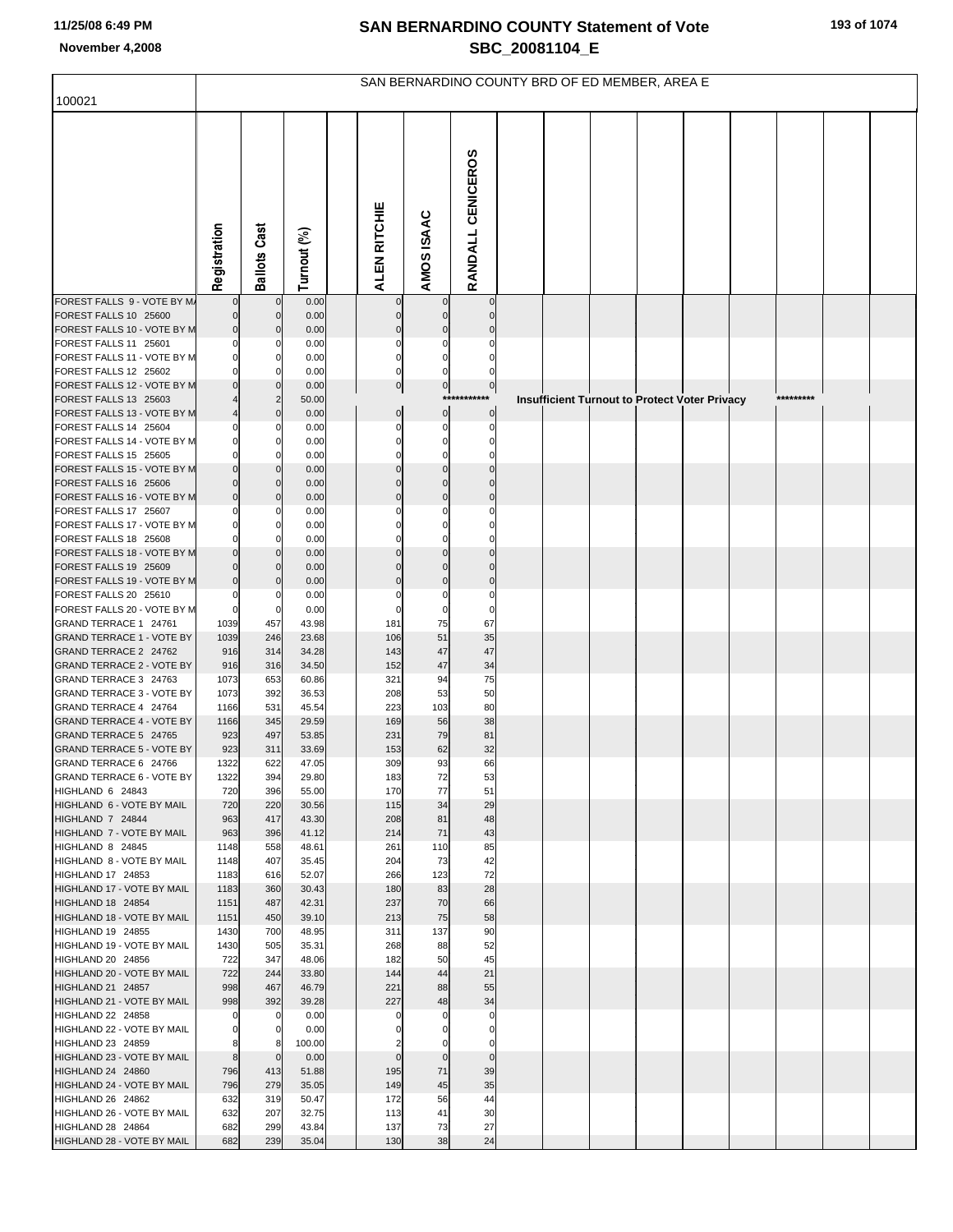|                                                     |                            |                               |                |                          |                          |                          | SAN BERNARDINO COUNTY BRD OF ED MEMBER, AREA E       |  |  |           |  |
|-----------------------------------------------------|----------------------------|-------------------------------|----------------|--------------------------|--------------------------|--------------------------|------------------------------------------------------|--|--|-----------|--|
| 100021                                              |                            |                               |                |                          |                          |                          |                                                      |  |  |           |  |
|                                                     | Registration               | <b>Ballots Cast</b>           | Turnout (%)    | ALEN RITCHIE             | AMOS ISAAC               | RANDALL CENICEROS        |                                                      |  |  |           |  |
| HIGHLAND 29 24865                                   | 28                         | 25                            | 89.29          | 12                       |                          | 5                        |                                                      |  |  |           |  |
| HIGHLAND 29 - VOTE BY MAIL<br>HIGHLAND 32 24868     | 28<br>16                   | $\mathbf 0$<br>10             | 0.00<br>62.50  |                          |                          |                          |                                                      |  |  |           |  |
| HIGHLAND 32 - VOTE BY MAIL                          | 16                         | 0                             | 0.00           |                          |                          |                          |                                                      |  |  |           |  |
| HIGHLAND 33 24869                                   | $\mathbf 0$                | 0                             | 0.00           |                          |                          |                          |                                                      |  |  |           |  |
| HIGHLAND 33 - VOTE BY MAIL                          | $\mathbf 0$                | 0                             | 0.00           |                          |                          |                          |                                                      |  |  |           |  |
| HIGHLAND 34 24870                                   | 15                         | $\overline{7}$                | 46.67          |                          |                          |                          |                                                      |  |  |           |  |
| HIGHLAND 34 - VOTE BY MAIL                          | 15                         | $\mathbf{0}$                  | 0.00           |                          |                          |                          |                                                      |  |  |           |  |
| HIGHLAND 35 24871                                   | $\mathbf 0$                | $\mathbf 0$                   | 0.00           |                          | $\Omega$                 | $\Omega$                 |                                                      |  |  |           |  |
| HIGHLAND 35 - VOTE BY MAIL                          | 0                          | 0                             | 0.00           |                          |                          | 0<br>$\Omega$            |                                                      |  |  |           |  |
| HUMBUG MOUNTAIN 25402<br>HUMBUG MOUNTAIN - VOTE BY  | $\mathbf 0$<br>$\mathbf 0$ | $\Omega$<br>$\mathbf 0$       | 0.00<br>0.00   |                          | 0                        | 0                        |                                                      |  |  |           |  |
| JOSHUA TREE 1 25403                                 | 346                        | 127                           | 36.71          | 68                       | 10                       | $\bf8$                   |                                                      |  |  |           |  |
| JOSHUA TREE 1 - VOTE BY MA                          | 346                        | 148                           | 42.77          | 62                       | 35                       | 17                       |                                                      |  |  |           |  |
| JOSHUA TREE 5 25407                                 | 1175                       | 459                           | 39.06          | 223                      | 72                       | 36                       |                                                      |  |  |           |  |
| JOSHUA TREE 5 - VOTE BY MA                          | 1175                       | 495                           | 42.13          | 273                      | 57                       | 32                       |                                                      |  |  |           |  |
| JOSHUA TREE 7 25410                                 | 30                         | 23                            | 76.67          | 16                       | $\overline{2}$           | $\overline{\mathbf{c}}$  |                                                      |  |  |           |  |
| JOSHUA TREE 7 - VOTE BY MA                          | 30                         | 0                             | 0.00           | 0                        | $\mathbf 0$              | $\mathbf 0$              |                                                      |  |  |           |  |
| JOSHUA TREE 8 25411<br>JOSHUA TREE 8 - VOTE BY MA   | 38<br>38                   | 32<br>$\overline{0}$          | 84.21<br>0.00  | 13<br>0                  | 7<br>$\Omega$            | 5<br>0                   |                                                      |  |  |           |  |
| JOSHUA TREE 9 25412                                 | 8                          | 8                             | 100.00         |                          |                          |                          |                                                      |  |  |           |  |
| JOSHUA TREE 9 - VOTE BY MA                          | 8                          | 0                             | 0.00           |                          |                          |                          |                                                      |  |  |           |  |
| JOSHUA TREE 10 25413                                | 6                          | 5                             | 83.33          |                          |                          |                          |                                                      |  |  |           |  |
| JOSHUA TREE 10 - VOTE BY M/                         | 6                          | 0                             | 0.00           |                          |                          |                          |                                                      |  |  |           |  |
| JOSHUA TREE 11 25414                                | $\Omega$                   | $\mathbf 0$                   | 0.00           |                          | $\Omega$                 |                          |                                                      |  |  |           |  |
| JOSHUA TREE 11 - VOTE BY M/<br>JOSHUA TREE 12 25415 | 0<br>$\mathbf 0$           | $\mathbf{0}$<br>$\mathbf 0$   | 0.00<br>0.00   | $\Omega$                 | $\Omega$<br>$\mathbf 0$  | $\Omega$<br>$\mathbf 0$  |                                                      |  |  |           |  |
| JOSHUA TREE 12 - VOTE BY M/                         | 0                          | 0                             | 0.00           | 0                        | $\mathbf 0$              | 0                        |                                                      |  |  |           |  |
| JOSHUA TREE 13 25416                                | 167                        | 115                           | 68.86          | 65                       | 21                       | 7                        |                                                      |  |  |           |  |
| JOSHUA TREE 13 - VOTE BY M/                         | 167                        | $\overline{0}$                | 0.00           | $\mathbf 0$              | $\mathbf 0$              | $\mathbf 0$              |                                                      |  |  |           |  |
| JOSHUA TREE 14 25417                                | 42                         | 29                            | 69.05          | 15                       | $\,6$                    | $\overline{2}$           |                                                      |  |  |           |  |
| JOSHUA TREE 14 - VOTE BY M/                         | 42                         | $\mathbf{0}$                  | 0.00           | 0                        | 0                        | 0                        |                                                      |  |  |           |  |
| JOSHUA TREE 15 25418                                | $\bf 0$<br>$\overline{0}$  | $\mathbf 0$<br>$\overline{0}$ | 0.00<br>0.00   | $\mathbf 0$<br>$\pmb{0}$ | $\mathbf 0$<br>$\pmb{0}$ | $\mathbf 0$<br>$\pmb{0}$ |                                                      |  |  |           |  |
| JOSHUA TREE 15 - VOTE BY M/<br>JOSHUA TREE 16 25419 | 0                          | $\mathbf 0$                   | 0.00           |                          | 0                        |                          |                                                      |  |  |           |  |
| JOSHUA TREE 16 - VOTE BY M/                         | O                          | $\Omega$                      | 0.00           | 0                        | $\Omega$                 |                          |                                                      |  |  |           |  |
| JOSHUA TREE 17 25420                                |                            | $\Omega$                      | 0.00           |                          | O                        |                          |                                                      |  |  |           |  |
| JOSHUA TREE 17 - VOTE BY M/                         |                            | $\mathbf{0}$                  | 0.00           | 0                        | $\Omega$                 |                          |                                                      |  |  |           |  |
| JOSHUA TREE 18 25421                                |                            | $\Omega$                      | 0.00           | $\Omega$                 | $\mathbf 0$              | $\Omega$                 |                                                      |  |  |           |  |
| JOSHUA TREE 18 - VOTE BY M/<br>JOSHUA TREE 19 25422 |                            | 0                             | 0.00<br>100.00 | 0                        | $\pmb{0}$<br>****        | $\boldsymbol{0}$         | <b>Insufficient Turnout to Protect Voter Privacy</b> |  |  | ********* |  |
| JOSHUA TREE 19 - VOTE BY M/                         |                            | $\mathbf 0$                   | 0.00           | $\mathbf 0$              | $\mathbf 0$              | $\mathbf 0$              |                                                      |  |  |           |  |
| JOSHUA TREE 2 25404                                 | 197                        | 146                           | 74.11          | 82                       | 31                       | $\overline{7}$           |                                                      |  |  |           |  |
| JOSHUA TREE 2 - VOTE BY MAI                         | 197                        | $\mathbf{0}$                  | 0.00           | $\mathbf 0$              | $\mathbf 0$              | $\Omega$                 |                                                      |  |  |           |  |
| JOSHUA TREE 20 25423                                | $\mathbf 0$                | $\mathbf{0}$                  | 0.00           | $\mathbf 0$              | $\mathbf 0$              | $\mathbf 0$              |                                                      |  |  |           |  |
| JOSHUA TREE 20 - VOTE BY M/                         | 0                          | 0                             | 0.00           | 0                        | 0                        | 0                        |                                                      |  |  |           |  |
| JOSHUA TREE 21 25424<br>JOSHUA TREE 21 - VOTE BY M/ |                            | $\Omega$                      | 100.00         | $\mathbf 0$              | ***:<br>$\mathbf 0$      | ****<br>$\mathbf 0$      | <b>Insufficient Turnout to Protect Voter Privacy</b> |  |  | ********* |  |
| JOSHUA TREE 22 25425                                |                            | $\mathbf{0}$                  | 0.00<br>0.00   | O                        | $\mathbf 0$              | $\mathbf{0}$             |                                                      |  |  |           |  |
| JOSHUA TREE 22 - VOTE BY M/                         |                            | $\mathbf{0}$                  | 0.00           | O                        | $\mathbf 0$              | $\Omega$                 |                                                      |  |  |           |  |
| JOSHUA TREE 23 25426                                | $\Omega$                   | $\mathbf{0}$                  | 0.00           | n                        | $\Omega$                 | $\Omega$                 |                                                      |  |  |           |  |
| JOSHUA TREE 23 - VOTE BY M/                         |                            | 0                             | 0.00           |                          |                          |                          |                                                      |  |  |           |  |
| JOSHUA TREE 24 25427                                |                            |                               | 0.00           |                          |                          |                          |                                                      |  |  |           |  |
| JOSHUA TREE 24 - VOTE BY M/                         |                            | $\mathbf 0$                   | 0.00           |                          |                          |                          |                                                      |  |  |           |  |
| JOSHUA TREE 25 25428<br>JOSHUA TREE 25 - VOTE BY M/ | $\Omega$                   | $\overline{0}$                | 0.00<br>0.00   |                          | $\Omega$                 | $\Omega$                 |                                                      |  |  |           |  |
| JOSHUA TREE 3 25405                                 | 1181                       | 439                           | 37.17          | 233                      | 90                       | 29                       |                                                      |  |  |           |  |
| JOSHUA TREE 3 - VOTE BY MAI                         | 1181                       | 392                           | 33.19          | 207                      | 70                       | 36                       |                                                      |  |  |           |  |
| JOSHUA TREE 4 25406                                 | 1353                       | 542                           | 40.06          | 284                      | 105                      | 38                       |                                                      |  |  |           |  |
| JOSHUA TREE 4 - VOTE BY MAI                         | 1353                       | 399                           | 29.49          | 229                      | 62                       | 22                       |                                                      |  |  |           |  |
| JOSHUA TREE 6 25409                                 | $\mathbf 0$                | $\overline{0}$                | 0.00           | $\mathbf 0$              | $\mathbf 0$              | $\mathbf 0$              |                                                      |  |  |           |  |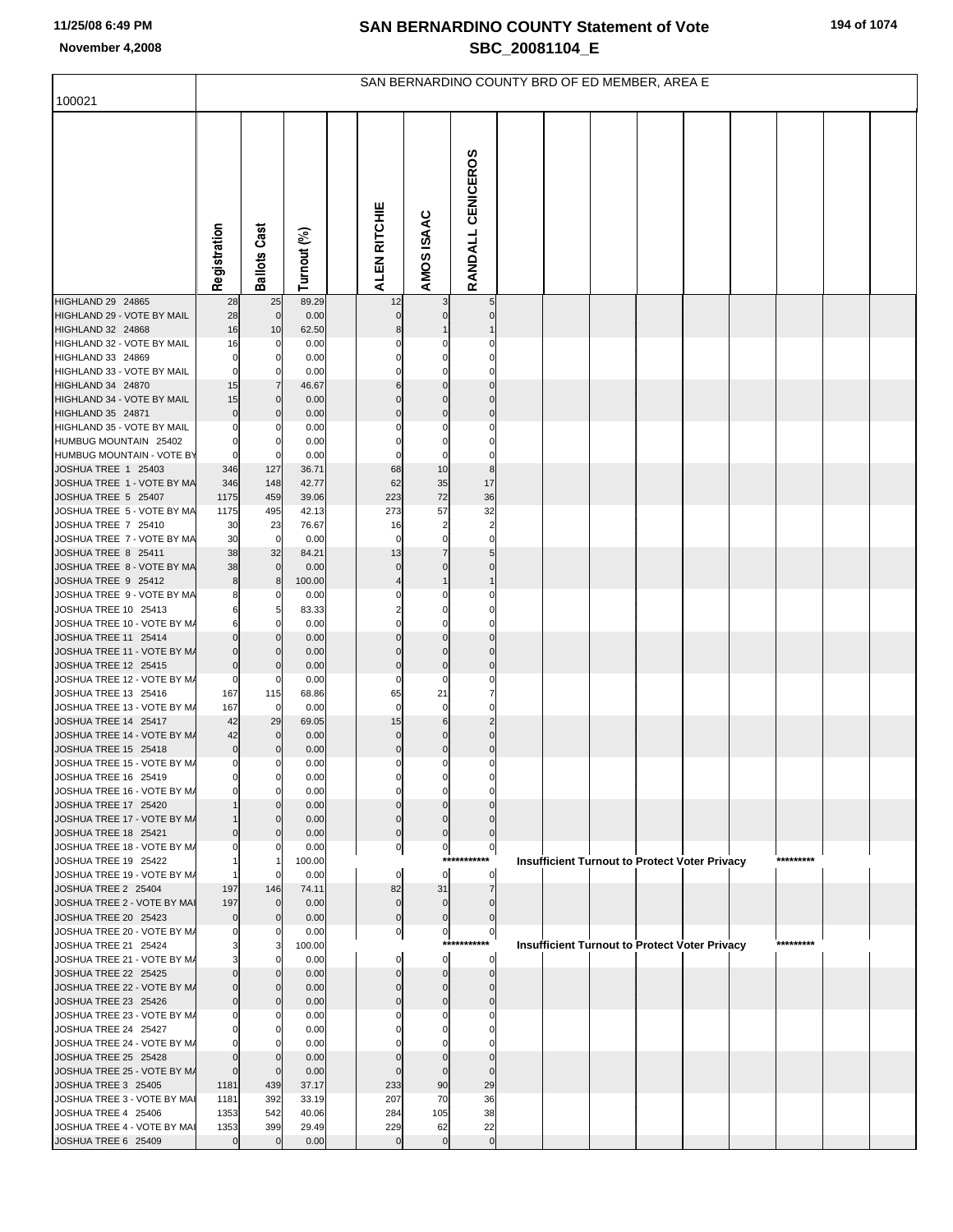|                                                     |                     |                      |                | SAN BERNARDINO COUNTY BRD OF ED MEMBER, AREA E |                            |                   |  |  |                                                      |           |  |
|-----------------------------------------------------|---------------------|----------------------|----------------|------------------------------------------------|----------------------------|-------------------|--|--|------------------------------------------------------|-----------|--|
| 100021                                              |                     |                      |                |                                                |                            |                   |  |  |                                                      |           |  |
|                                                     | Registration        | <b>Ballots Cast</b>  | Turnout (%)    | ALEN RITCHIE                                   | AMOS ISAAC                 | RANDALL CENICEROS |  |  |                                                      |           |  |
| JOSHUA TREE 6 - VOTE BY MAI                         | $\mathbf 0$         | $\mathbf 0$          | 0.00           | $\overline{0}$                                 | $\mathbf 0$                | $\overline{0}$    |  |  |                                                      |           |  |
| LANDERS 25627<br>LANDERS - VOTE BY MAIL             | 1176<br>1176        | 484<br>396           | 41.16<br>33.67 | 239<br>226                                     | 83<br>70                   | 54<br>23          |  |  |                                                      |           |  |
| LOMA LINDA 1 24879                                  | 733                 | 281                  | 38.34          | 126                                            | 57                         | 20                |  |  |                                                      |           |  |
| LOMA LINDA 1 - VOTE BY MAIL                         | 733                 | 300                  | 40.93          | 127                                            | 58                         | 16                |  |  |                                                      |           |  |
| LOMA LINDA 2 24880                                  | 1164                | 567                  | 48.71          | 205                                            | 115                        | 56                |  |  |                                                      |           |  |
| LOMA LINDA 2 - VOTE BY MAIL                         | 1164                | 298                  | 25.60          | 134                                            | 66                         | 19                |  |  |                                                      |           |  |
| LOMA LINDA 3 24881<br>LOMA LINDA 3 - VOTE BY MAIL   | 1116                | 461<br>276           | 41.31<br>24.73 | 207<br>142                                     | 96<br>61                   | 55<br>16          |  |  |                                                      |           |  |
| LOMA LINDA 4 24882                                  | 1116<br>1423        | 611                  | 42.94          | 270                                            | 134                        | 51                |  |  |                                                      |           |  |
| LOMA LINDA 4 - VOTE BY MAIL                         | 1423                | 413                  | 29.02          | 201                                            | 72                         | 39                |  |  |                                                      |           |  |
| LOMA LINDA 5 24883                                  | 918                 | 420                  | 45.75          | 168                                            | 83                         | 37                |  |  |                                                      |           |  |
| LOMA LINDA 5 - VOTE BY MAIL                         | 918                 | 225                  | 24.51          | 80                                             | 55                         | 20                |  |  |                                                      |           |  |
| LOMA LINDA 6 24884                                  | 733                 | 323                  | 44.07          | 131                                            | 57                         | 22                |  |  |                                                      |           |  |
| LOMA LINDA 6 - VOTE BY MAIL<br>LOMA LINDA 7 24885   | 733<br>762          | 270<br>360           | 36.83<br>47.24 | 129<br>164                                     | 42<br>79                   | 18<br>31          |  |  |                                                      |           |  |
| LOMA LINDA 7 - VOTE BY MAIL                         | 762                 | 254                  | 33.33          | 117                                            | 39                         | 27                |  |  |                                                      |           |  |
| LOMA LINDA 8 24886                                  | 979                 | 524                  | 53.52          | 228                                            | 110                        | 58                |  |  |                                                      |           |  |
| LOMA LINDA 8 - VOTE BY MAIL                         | 979                 | 308                  | 31.46          | 133                                            | 67                         | 28                |  |  |                                                      |           |  |
| LOMA LINDA 9 24887                                  | 46                  | 31                   | 67.39          | 20                                             |                            | $\mathbf{1}$      |  |  |                                                      |           |  |
| LOMA LINDA 9 - VOTE BY MAIL<br>LOMA LINDA 10 24891  | 46<br>0             | $\mathbf 0$<br>0     | 0.00<br>0.00   | $\pmb{0}$<br>0                                 | 0<br>0                     | $\pmb{0}$<br>0    |  |  |                                                      |           |  |
| LOMA LINDA 10 - VOTE BY MAIL                        | $\pmb{0}$           | $\mathbf 0$          | 0.00           | $\mathbf 0$                                    | $\mathbf 0$                | $\pmb{0}$         |  |  |                                                      |           |  |
| LOMA LINDA 11 24888                                 | 611                 | 287                  | 46.97          | 119                                            | 65                         | 17                |  |  |                                                      |           |  |
| LOMA LINDA 11 - VOTE BY MAIL                        | 611                 | 217                  | 35.52          | 92                                             | 39                         | 12                |  |  |                                                      |           |  |
| LOMA LINDA 12 24889<br>LOMA LINDA 12 - VOTE BY MAIL | 934<br>934          | 414<br>284           | 44.33<br>30.41 | 165<br>144                                     | 94<br>56                   | 47<br>22          |  |  |                                                      |           |  |
| LOMA LINDA 13 24890                                 | 1199                | 529                  | 44.12          | 237                                            | 104                        | 49                |  |  |                                                      |           |  |
| LOMA LINDA 13 - VOTE BY MAIL                        | 1199                | 337                  | 28.11          | 148                                            | 78                         | 35                |  |  |                                                      |           |  |
| MENTONE 1 25122                                     |                     | $\mathbf 0$          | 0.00           | 0                                              | $\mathbf 0$                | $\pmb{0}$         |  |  |                                                      |           |  |
| MENTONE 1 - VOTE BY MAIL<br>MENTONE 2 25123         | 1<br>1112           | $\mathbf 0$<br>579   | 0.00<br>52.07  | $\mathbf 0$<br>296                             | $\mathbf 0$<br>113         | $\pmb{0}$<br>53   |  |  |                                                      |           |  |
| MENTONE 2 - VOTE BY MAIL                            | 1112                | 253                  | 22.75          | 132                                            | 47                         | 25                |  |  |                                                      |           |  |
| MENTONE 3 25124                                     | 1080                | 468                  | 43.33          | 260                                            | 90                         | 24                |  |  |                                                      |           |  |
| MENTONE 3 - VOTE BY MAIL                            | 1080                | 368                  | 34.07          | 201                                            | 63                         | 36                |  |  |                                                      |           |  |
| MENTONE 4 25128                                     | 941                 | 404                  | 42.93          | 208                                            | 62                         | 45                |  |  |                                                      |           |  |
| MENTONE 4 - VOTE BY MAIL<br>MENTONE 5 25129         | 941<br>56           | 238<br>48            | 25.29<br>85.71 | 127<br>38                                      | 48<br>$\overline{c}$       | 19<br>3           |  |  |                                                      |           |  |
| MENTONE 5 - VOTE BY MAIL                            | 56                  | $\mathbf 0$          | 0.00           | $\mathbf 0$                                    | $\mathbf 0$                | $\mathbf 0$       |  |  |                                                      |           |  |
| MENTONE 6 25130                                     | 10                  | 7                    | 70.00          |                                                |                            | 0                 |  |  |                                                      |           |  |
| MENTONE 6 - VOTE BY MAIL                            | 10                  | $\Omega$             | 0.00           |                                                | $\mathbf 0$                | $\Omega$          |  |  |                                                      |           |  |
| MENTONE 7 25131<br>MENTONE 7 - VOTE BY MAIL         | 0<br>$\overline{0}$ | $\Omega$<br>$\Omega$ | 0.00<br>0.00   | 0<br>$\mathbf 0$                               | 0<br>$\mathbf 0$           |                   |  |  |                                                      |           |  |
| MENTONE 8 25132                                     | 42                  | 32                   | 76.19          | 18                                             | 8                          |                   |  |  |                                                      |           |  |
| MENTONE 8 - VOTE BY MAIL                            | 42                  | $\overline{0}$       | 0.00           | $\overline{0}$                                 | $\pmb{0}$                  | $\mathbf{0}$      |  |  |                                                      |           |  |
| MENTONE 9 25133                                     | 69                  | 50                   | 72.46          | 27                                             | 8                          | $5 \mid$          |  |  |                                                      |           |  |
| MENTONE 9 - VOTE BY MAIL<br>MENTONE 10 25134        | 69                  | $\overline{1}$       | 1.45           |                                                | $***$                      | r**               |  |  | <b>Insufficient Turnout to Protect Voter Privacy</b> | ********* |  |
| MENTONE 10 - VOTE BY MAIL                           | 19<br>19            | 16<br>$\Omega$       | 84.21<br>0.00  | 5<br>$\mathbf 0$                               | 6<br>$\overline{0}$        | 1<br>$\mathbf 0$  |  |  |                                                      |           |  |
| MENTONE 11 25135                                    | 0                   | $\mathbf 0$          | 0.00           | $\mathbf 0$                                    | $\overline{0}$             | $\mathbf 0$       |  |  |                                                      |           |  |
| MENTONE 11 - VOTE BY MAIL                           | 0                   | $\Omega$             | 0.00           | $\mathbf 0$                                    | $\mathbf 0$                | $\mathbf 0$       |  |  |                                                      |           |  |
| MENTONE 12 25136                                    |                     | $\Omega$             | 0.00           | 0                                              | 0                          | 0                 |  |  |                                                      |           |  |
| MENTONE 12 - VOTE BY MAIL<br>MENTONE 13 25137       |                     | $\Omega$<br>$\Omega$ | 0.00<br>0.00   |                                                | $\mathbf 0$<br>0           | $\Omega$<br>0     |  |  |                                                      |           |  |
| MENTONE 13 - VOTE BY MAIL                           | O                   | $\Omega$             | 0.00           | $\mathbf 0$                                    | $\mathbf 0$                | $\Omega$          |  |  |                                                      |           |  |
| MENTONE 14 25138                                    | $\Omega$            | $\Omega$             | 0.00           | $\mathbf 0$                                    | $\mathbf 0$                | $\mathbf{0}$      |  |  |                                                      |           |  |
| MENTONE 14 - VOTE BY MAIL                           | $\Omega$            | $\Omega$             | 0.00           | $\Omega$                                       | $\mathbf 0$                | $\mathbf 0$       |  |  |                                                      |           |  |
| MENTONE 15 25139                                    |                     | $\Omega$             | 0.00           | $\Omega$                                       | 0                          | $\Omega$          |  |  |                                                      |           |  |
| MENTONE 15 - VOTE BY MAIL<br>MENTONE 16 25140       | 0<br>0              | O                    | 0.00<br>0.00   | $\mathbf 0$<br>0                               | $\mathbf 0$<br>$\mathbf 0$ | $\Omega$<br>0     |  |  |                                                      |           |  |
| MENTONE 16 - VOTE BY MAIL                           | $\mathbf 0$         |                      | 0.00           | $\mathbf 0$                                    | $\overline{0}$             | $\overline{0}$    |  |  |                                                      |           |  |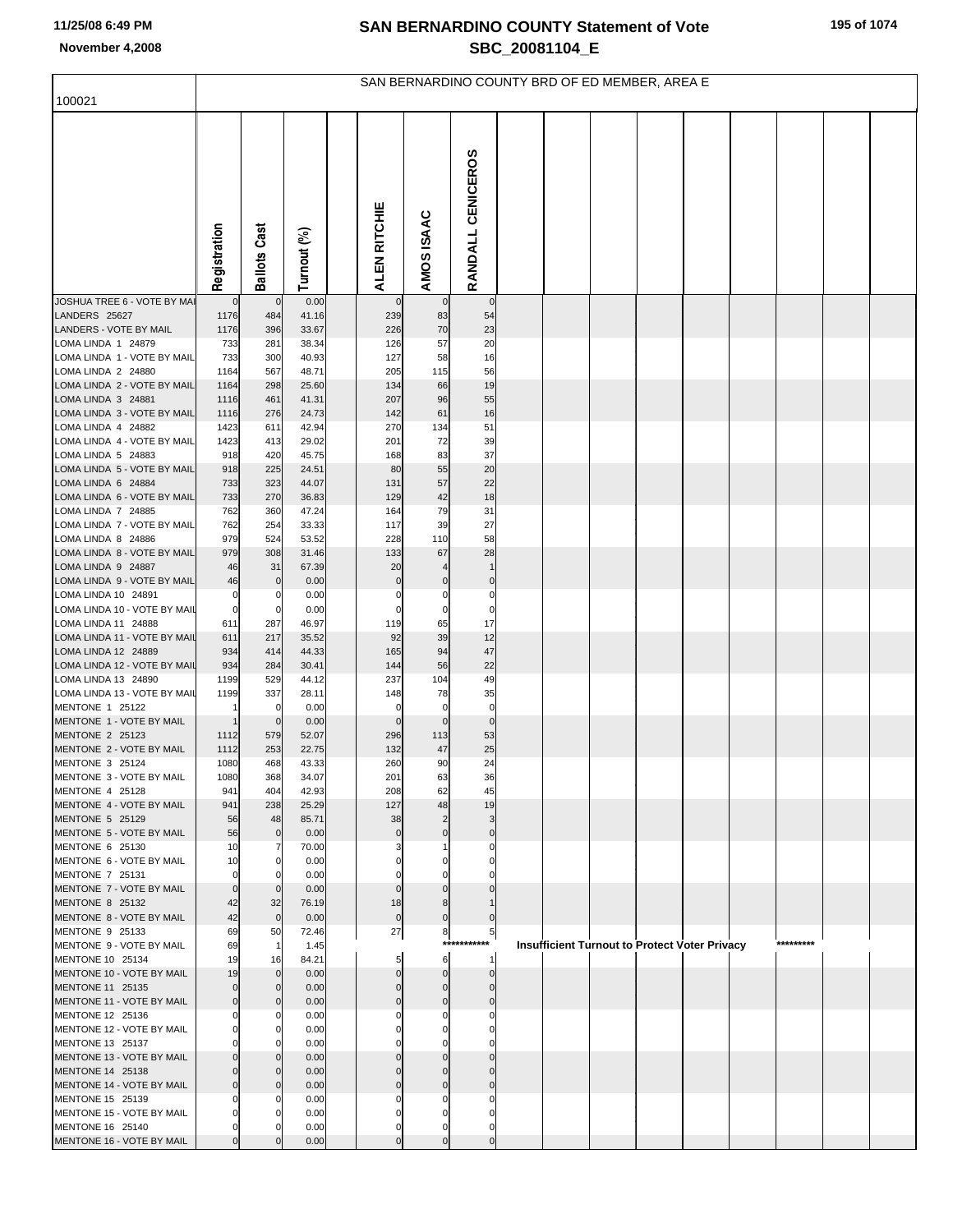|                                                         |                       |                          |                |              |                      |                      | SAN BERNARDINO COUNTY BRD OF ED MEMBER, AREA E |  |  |                                                                                                       |           |  |
|---------------------------------------------------------|-----------------------|--------------------------|----------------|--------------|----------------------|----------------------|------------------------------------------------|--|--|-------------------------------------------------------------------------------------------------------|-----------|--|
| 100021                                                  |                       |                          |                |              |                      |                      |                                                |  |  |                                                                                                       |           |  |
|                                                         | Registration          | <b>Ballots Cast</b>      | Turnout (%)    | ALEN RITCHIE |                      | AMOS ISAAC           | RANDALL CENICEROS                              |  |  |                                                                                                       |           |  |
| MISSION 1 25142                                         | 19                    | 18                       | 94.74          |              | 15                   |                      |                                                |  |  |                                                                                                       |           |  |
| MISSION 1 - VOTE BY MAIL<br>MISSION 2 25143             | 19<br>66              | $\mathbf{0}$<br>50       | 0.00<br>75.76  |              | 30                   |                      |                                                |  |  |                                                                                                       |           |  |
| MISSION 2 - VOTE BY MAIL                                | 66                    | $\mathbf 0$              | 0.00           |              |                      |                      |                                                |  |  |                                                                                                       |           |  |
| MORONGO CANYON 25633                                    | 195                   | 167                      | 85.64          |              | 80                   | 28                   | 16                                             |  |  |                                                                                                       |           |  |
| MORONGO CANYON - VOTE BY                                | 195                   | $\mathbf 0$              | 0.00           |              |                      | 0                    | 0                                              |  |  |                                                                                                       |           |  |
| MORONGO VALLEY 1 25634<br>MORONGO VALLEY 1 - VOTE B'    | 1170<br>1170          | 523<br>390               | 44.70<br>33.33 |              | 283<br>230           | 78<br>55             | 39<br>24                                       |  |  |                                                                                                       |           |  |
| MORONGO VALLEY 2 25635                                  | 606                   | 297                      | 49.01          |              | 168                  | 45                   | 21                                             |  |  |                                                                                                       |           |  |
| MORONGO VALLEY 2 - VOTE B'                              | 606                   | 173                      | 28.55          |              | 93                   | 26                   | 14                                             |  |  |                                                                                                       |           |  |
| NATIONAL FOREST 24470                                   | 41                    | 35                       | 85.37          |              |                      |                      | 0                                              |  |  |                                                                                                       |           |  |
| NATIONAL FOREST - VOTE BY                               | 41                    | 0                        | 0.00           |              |                      |                      |                                                |  |  |                                                                                                       |           |  |
| NATIONAL FOREST EAST 3 24<br>NATIONAL FOREST EAST 3 - V |                       | <sup>r</sup><br>$\Omega$ | 0.00<br>0.00   |              |                      |                      |                                                |  |  |                                                                                                       |           |  |
| NATIONAL FOREST EAST 4 24                               |                       | <sup>r</sup>             | 0.00           |              |                      | $\Omega$             |                                                |  |  |                                                                                                       |           |  |
| NATIONAL FOREST EAST 4 - V                              |                       | C                        | 0.00           |              |                      |                      |                                                |  |  |                                                                                                       |           |  |
| NATIONAL FOREST NORTH 3                                 |                       |                          | 0.00           |              |                      |                      |                                                |  |  |                                                                                                       |           |  |
| NATIONAL FOREST NORTH 3                                 |                       | 0                        | 0.00           |              | 0                    | 0                    | 0<br>***********                               |  |  |                                                                                                       | ********* |  |
| NATIONAL FOREST SOUTH 1<br>NATIONAL FOREST SOUTH 1      |                       | 2                        | 0.00<br>0.00   |              |                      |                      | ***********                                    |  |  | <b>Insufficient Turnout to Protect Voter Privacy</b><br>Insufficient Turnout to Protect Voter Privacy | ********* |  |
| NATIONAL FOREST SOUTH 2                                 |                       | <sup>r</sup>             | 0.00           |              | $\mathbf 0$          | $\mathbf 0$          | $\mathbf 0$                                    |  |  |                                                                                                       |           |  |
| NATIONAL FOREST SOUTH 2                                 |                       |                          | 0.00           |              |                      |                      |                                                |  |  |                                                                                                       |           |  |
| NATIONAL FOREST SOUTH 3                                 |                       |                          | 0.00           |              |                      |                      |                                                |  |  |                                                                                                       |           |  |
| NATIONAL FOREST SOUTH 3<br>NATIONAL FOREST SOUTH 4      |                       |                          | 0.00<br>0.00   |              |                      |                      |                                                |  |  |                                                                                                       |           |  |
| NATIONAL FOREST SOUTH 4 -                               |                       | $\mathbf 0$              | 0.00           |              |                      | $\mathbf 0$          |                                                |  |  |                                                                                                       |           |  |
| OAK GLEN 25585                                          | 349                   | 162                      | 46.42          |              | 70                   | 18                   | 18                                             |  |  |                                                                                                       |           |  |
| OAK GLEN - VOTE BY MAIL                                 | 349                   | 135                      | 38.68          |              | 62                   | 7<br>***             | 9<br>****                                      |  |  |                                                                                                       |           |  |
| PIONEERTOWN 1 25638<br>PIONEERTOWN 1 - VOTE BY M        | 2                     | 2<br>$\Omega$            | 100.00<br>0.00 |              | 0                    | $\mathbf 0$          | $\mathbf 0$                                    |  |  | <b>Insufficient Turnout to Protect Voter Privacy</b>                                                  |           |  |
| PIONEERTOWN 2 25632                                     | 262                   | 238                      | 90.84          |              | 111                  | 39                   | 18                                             |  |  |                                                                                                       |           |  |
| PIONEERTOWN 2 - VOTE BY M                               | 262                   | $\Omega$                 | 0.00           |              | 0                    | $\overline{0}$       | 0                                              |  |  |                                                                                                       |           |  |
| PIONEERTOWN 4 25636                                     | 2                     | 2                        | 100.00         |              |                      |                      | ***********                                    |  |  | <b>Insufficient Turnout to Protect Voter Privacy</b>                                                  | ********* |  |
| PIONEERTOWN 4 - VOTE BY M<br>RECHE CANYON 1 24660       | $\overline{2}$<br>165 | 0<br>136                 | 0.00<br>82.42  |              | $\overline{0}$<br>68 | $\overline{0}$<br>13 | $\overline{0}$<br>13                           |  |  |                                                                                                       |           |  |
| RECHE CANYON 1 - VOTE BY M                              | 165                   | 0                        | 0.00           |              | 0                    | 0                    | 0                                              |  |  |                                                                                                       |           |  |
| REDLANDS 1 25074                                        | $\overline{0}$        | <sup>r</sup>             | 0.00           |              | $\Omega$             | $\Omega$             | $\mathbf 0$                                    |  |  |                                                                                                       |           |  |
| REDLANDS 1 - VOTE BY MAIL                               | $\overline{0}$        | $\mathbf 0$              | 0.00           |              | $\Omega$             | $\mathbf 0$          | $\mathbf 0$                                    |  |  |                                                                                                       |           |  |
| REDLANDS 2 25075<br>REDLANDS 2 - VOTE BY MAIL           | 1606<br>1606          | 745<br>366               | 46.39<br>22.79 |              | 327<br>172           | 171<br>73            | 54<br>35                                       |  |  |                                                                                                       |           |  |
| REDLANDS 3 25076                                        | 1417                  | 763                      | 53.85          |              | 340                  | 176                  | 93                                             |  |  |                                                                                                       |           |  |
| REDLANDS 3 - VOTE BY MAIL                               | 1417                  | 382                      | 26.96          |              | 172                  | 108                  | 49                                             |  |  |                                                                                                       |           |  |
| REDLANDS 4 25077                                        | 1266                  | 695                      | 54.90          |              | 307                  | 136                  | 103                                            |  |  |                                                                                                       |           |  |
| REDLANDS 4 - VOTE BY MAIL<br>REDLANDS 5 25078           | 1266<br>1383          | 303<br>952               | 23.93<br>68.84 |              | 166<br>458           | 51<br>202            | 44<br>98                                       |  |  |                                                                                                       |           |  |
| REDLANDS 5 - VOTE BY MAIL                               | 1383                  | 386                      | 27.91          |              | 203                  | 77                   | 39                                             |  |  |                                                                                                       |           |  |
| REDLANDS 6 25079                                        | 1309                  | 592                      | 45.23          |              | 232                  | 157                  | 107                                            |  |  |                                                                                                       |           |  |
| REDLANDS 6 - VOTE BY MAIL                               | 1309                  | 269                      | 20.55          |              | 122                  | 81                   | 34                                             |  |  |                                                                                                       |           |  |
| REDLANDS 7 25080                                        | 1410                  | 553                      | 39.22          |              | 219                  | 166                  | 88                                             |  |  |                                                                                                       |           |  |
| REDLANDS 7 - VOTE BY MAIL<br>REDLANDS 8 25081           | 1410<br>652           | 290<br>336               | 20.57<br>51.53 |              | 147<br>164           | 74<br>71             | 25<br>31                                       |  |  |                                                                                                       |           |  |
| REDLANDS 8 - VOTE BY MAIL                               | 652                   | 222                      | 34.05          |              | 127                  | 45                   | 20                                             |  |  |                                                                                                       |           |  |
| REDLANDS 9 25082                                        | 1105                  | 217                      | 19.64          |              | 105                  | 35                   | 24                                             |  |  |                                                                                                       |           |  |
| REDLANDS 9 - VOTE BY MAIL                               | 1105                  | 290                      | 26.24          |              | 155                  | 48                   | 19                                             |  |  |                                                                                                       |           |  |
| REDLANDS 10 25083<br>REDLANDS 10 - VOTE BY MAIL         | 766<br>766            | 419<br>141               | 54.70<br>18.41 |              | 164<br>73            | 105<br>27            | 23<br>6                                        |  |  |                                                                                                       |           |  |
| REDLANDS 11 25084                                       | 1134                  | 943                      | 83.16          |              | 522                  | 171                  | 64                                             |  |  |                                                                                                       |           |  |
| REDLANDS 11 - VOTE BY MAIL                              | 1134                  | 343                      | 30.25          |              | 188                  | 78                   | 25                                             |  |  |                                                                                                       |           |  |
| REDLANDS 12 25085                                       | 1112                  | 67                       | 6.03           |              | 27                   | 14                   | $\overline{7}$                                 |  |  |                                                                                                       |           |  |
| REDLANDS 12 - VOTE BY MAIL                              | 1112                  | 437                      | 39.30          |              | 229                  | 98                   | 19                                             |  |  |                                                                                                       |           |  |
| REDLANDS 13 25086                                       | 1329                  | 539                      | 40.56          |              | 239                  | 125                  | 57                                             |  |  |                                                                                                       |           |  |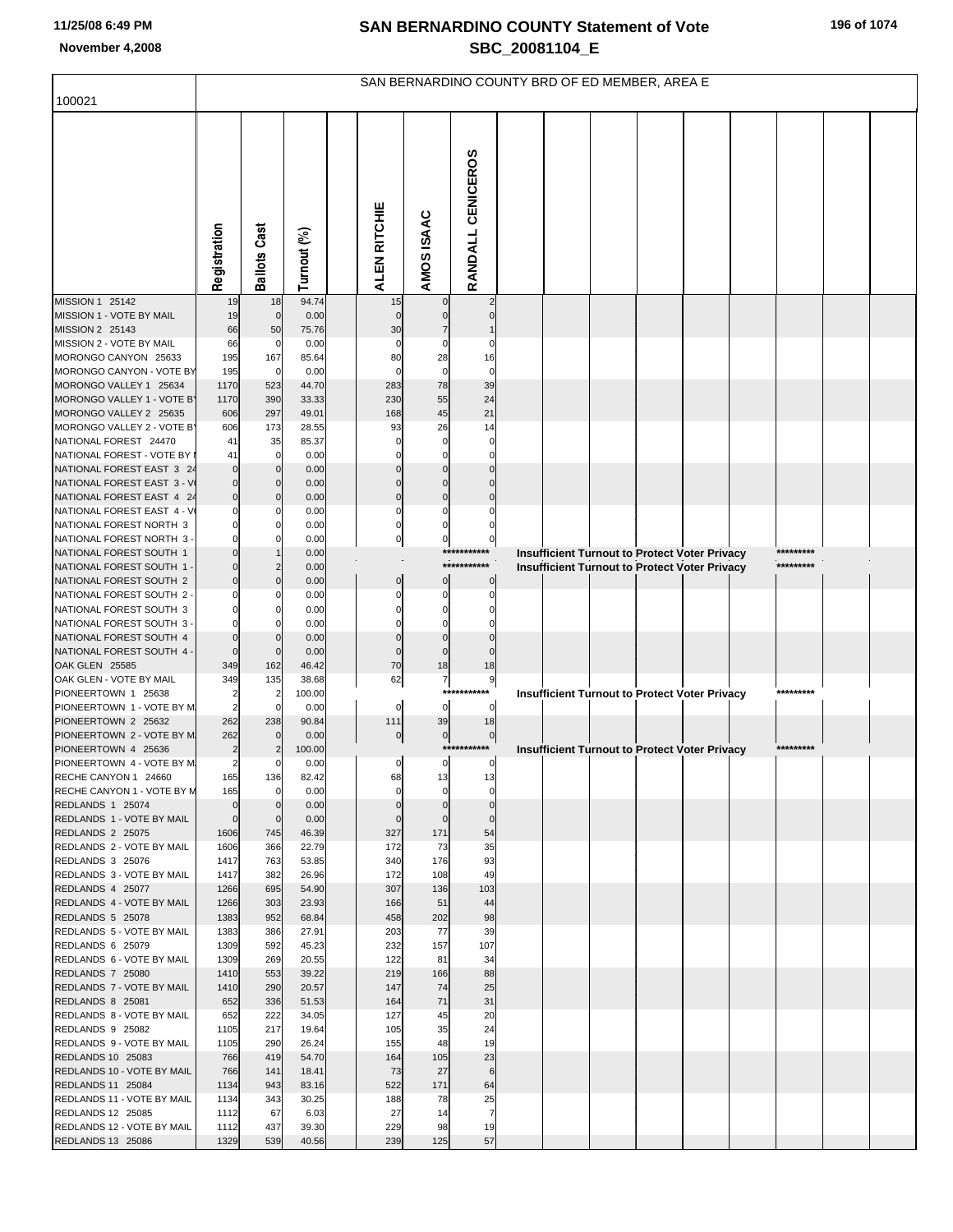|                                                 |                                  |                            |                |                               |                                  | SAN BERNARDINO COUNTY BRD OF ED MEMBER, AREA E |  |  |                                                      |           |  |
|-------------------------------------------------|----------------------------------|----------------------------|----------------|-------------------------------|----------------------------------|------------------------------------------------|--|--|------------------------------------------------------|-----------|--|
| 100021                                          |                                  |                            |                |                               |                                  |                                                |  |  |                                                      |           |  |
|                                                 | Registration                     | <b>Ballots Cast</b>        | Turnout (%)    | ALEN RITCHIE                  | AMOS ISAAC                       | RANDALL CENICEROS                              |  |  |                                                      |           |  |
| REDLANDS 13 - VOTE BY MAIL                      | 1329                             | 363                        | 27.31          | 190                           | 71                               | 32                                             |  |  |                                                      |           |  |
| REDLANDS 14 25087                               | 1149                             | 486                        | 42.30          | 230                           | 82                               | 47                                             |  |  |                                                      |           |  |
| REDLANDS 14 - VOTE BY MAIL                      | 1149                             | 324                        | 28.20          | 180                           | 58                               | 26                                             |  |  |                                                      |           |  |
| REDLANDS 15 25088<br>REDLANDS 15 - VOTE BY MAIL | 1111<br>1111                     | 552<br>296                 | 49.68<br>26.64 | 301<br>165                    | 107<br>48                        | 32<br>21                                       |  |  |                                                      |           |  |
| REDLANDS 16 25089                               | 935                              | 437                        | 46.74          | 243                           | 76                               | 51                                             |  |  |                                                      |           |  |
| REDLANDS 16 - VOTE BY MAIL                      | 935                              | 302                        | 32.30          | 189                           | 47                               | 15                                             |  |  |                                                      |           |  |
| REDLANDS 17 25090                               | 821                              | 374                        | 45.55          | 228                           | 58                               | 24                                             |  |  |                                                      |           |  |
| REDLANDS 17 - VOTE BY MAIL                      | 821                              | 305                        | 37.15          | 179                           | 55                               | 21                                             |  |  |                                                      |           |  |
| REDLANDS 18 25091                               | 1313                             | 758                        | 57.73          | 383                           | 151                              | 50                                             |  |  |                                                      |           |  |
| REDLANDS 18 - VOTE BY MAIL<br>REDLANDS 19 25092 | 1313<br>1221                     | 388<br>625                 | 29.55<br>51.19 | 198<br>375                    | 84<br>103                        | 21<br>31                                       |  |  |                                                      |           |  |
| REDLANDS 19 - VOTE BY MAIL                      | 1221                             | 420                        | 34.40          | 255                           | 72                               | 20                                             |  |  |                                                      |           |  |
| REDLANDS 20 25093                               | 964                              | 401                        | 41.60          | 248                           | 60                               | 30                                             |  |  |                                                      |           |  |
| REDLANDS 20 - VOTE BY MAIL                      | 964                              | 403                        | 41.80          | 230                           | 69                               | 28                                             |  |  |                                                      |           |  |
| REDLANDS 21 25094                               | 834                              | 439                        | 52.64          | 275                           | 52                               | 27                                             |  |  |                                                      |           |  |
| REDLANDS 21 - VOTE BY MAIL                      | 834                              | 289                        | 34.65          | 171                           | 47                               | 20                                             |  |  |                                                      |           |  |
| REDLANDS 22 25095<br>REDLANDS 22 - VOTE BY MAIL | 1145<br>1145                     | 536<br>345                 | 46.81<br>30.13 | 256<br>178                    | 97<br>55                         | 35<br>15                                       |  |  |                                                      |           |  |
| REDLANDS 23 25096                               | 979                              | 488                        | 49.85          | 275                           | 87                               | 27                                             |  |  |                                                      |           |  |
| REDLANDS 23 - VOTE BY MAIL                      | 979                              | 299                        | 30.54          | 169                           | 50                               | 19                                             |  |  |                                                      |           |  |
| REDLANDS 24 25097                               | 1197                             | 638                        | 53.30          | 374                           | 86                               | 40                                             |  |  |                                                      |           |  |
| REDLANDS 24 - VOTE BY MAIL                      | 1197                             | 390                        | 32.58          | 255                           | 56                               | 21                                             |  |  |                                                      |           |  |
| REDLANDS 25 25098                               | 947                              | 504                        | 53.22          | 326                           | 53                               | 28                                             |  |  |                                                      |           |  |
| REDLANDS 25 - VOTE BY MAIL<br>REDLANDS 26 25099 | 947<br>977                       | 351<br>474                 | 37.06<br>48.52 | 224<br>295                    | 44<br>66                         | 19<br>27                                       |  |  |                                                      |           |  |
| REDLANDS 26 - VOTE BY MAIL                      | 977                              | 348                        | 35.62          | 204                           | 45                               | 22                                             |  |  |                                                      |           |  |
| REDLANDS 27 25100                               | 1036                             | 385                        | 37.16          | 233                           | 49                               | 22                                             |  |  |                                                      |           |  |
| REDLANDS 27 - VOTE BY MAIL                      | 1036                             | 455                        | 43.92          | 291                           | 71                               | 21                                             |  |  |                                                      |           |  |
| REDLANDS 28 25101                               | 540                              | 236                        | 43.70          | 156                           | 36                               | 6                                              |  |  |                                                      |           |  |
| REDLANDS 28 - VOTE BY MAIL<br>REDLANDS 29 25102 | 540<br>815                       | 231<br>356                 | 42.78<br>43.68 | 161<br>211                    | 29<br>54                         | 11<br>14                                       |  |  |                                                      |           |  |
| REDLANDS 29 - VOTE BY MAIL                      | 815                              | 317                        | 38.90          | 179                           | 29                               | 26                                             |  |  |                                                      |           |  |
| REDLANDS 30 25103                               | 843                              | 588                        | 69.75          | 387                           | 67                               | 36                                             |  |  |                                                      |           |  |
| REDLANDS 30 - VOTE BY MAIL                      | 843                              | 383                        | 45.43          | 235                           | 56                               | 23                                             |  |  |                                                      |           |  |
| REDLANDS 31 25104                               | 1268                             | 565                        | 44.56          | 358                           | 79                               | 29                                             |  |  |                                                      |           |  |
| REDLANDS 31 - VOTE BY MAIL                      | 1268                             | 581                        | 45.82          | 387                           | 65<br>50                         | 36<br>28                                       |  |  |                                                      |           |  |
| REDLANDS 32 25105<br>REDLANDS 32 - VOTE BY MAIL | 1257<br>1257                     | 593<br>505                 | 47.18<br>40.18 | 393<br>314                    | 73                               | 33                                             |  |  |                                                      |           |  |
| REDLANDS 33 25106                               | 571                              | 269                        | 47.11          | 166                           | 47                               | 14                                             |  |  |                                                      |           |  |
| REDLANDS 33 - VOTE BY MAIL                      | 571                              | 215                        | 37.65          | 133                           | 30                               | 16                                             |  |  |                                                      |           |  |
| REDLANDS 34 25107                               | 76                               | 56                         | 73.68          | 24                            | 10                               | 3                                              |  |  |                                                      |           |  |
| REDLANDS 34 - VOTE BY MAIL<br>REDLANDS 35 25108 | 76                               | $\mathbf 0$<br>6           | 0.00<br>85.71  | $\Omega$<br>3                 | $\Omega$                         | $\Omega$<br>$\Omega$                           |  |  |                                                      |           |  |
| REDLANDS 35 - VOTE BY MAIL                      | $\overline{7}$<br>$\overline{7}$ | $\mathsf{C}$               | 0.00           | $\mathbf 0$                   | $\mathbf 0$                      | $\mathbf 0$                                    |  |  |                                                      |           |  |
| REDLANDS 36 25109                               | 1396                             | 601                        | 43.05          | 270                           | 174                              | 55                                             |  |  |                                                      |           |  |
| REDLANDS 36 - VOTE BY MAIL                      | 1396                             | 522                        | 37.39          | 279                           | 115                              | 40                                             |  |  |                                                      |           |  |
| REDLANDS 37 25110                               | 832                              | 422                        | 50.72          | 249                           | 60                               | 19                                             |  |  |                                                      |           |  |
| REDLANDS 37 - VOTE BY MAIL                      | 832                              | 290                        | 34.86          | 180                           | 30                               | 18                                             |  |  |                                                      |           |  |
| REDLANDS 38 25111<br>REDLANDS 38 - VOTE BY MAIL | 565<br>565                       | 233<br>244                 | 41.24<br>43.19 | 136<br>156                    | 31<br>35                         | 22<br>17                                       |  |  |                                                      |           |  |
| REDLANDS 39 25112                               | 516                              | $\overline{2}$             | 0.39           |                               | $***$                            | *******                                        |  |  | <b>Insufficient Turnout to Protect Voter Privacy</b> | ********* |  |
| REDLANDS 39 - VOTE BY MAIL                      | 516                              | 195                        | 37.79          | 120                           | 33                               | 9                                              |  |  |                                                      |           |  |
| REDLANDS 40 25113                               | 434                              | 209                        | 48.16          | 118                           | 32                               | 18                                             |  |  |                                                      |           |  |
| REDLANDS 40 - VOTE BY MAIL                      | 434                              | 174                        | 40.09          | 99                            | 29                               | 9                                              |  |  |                                                      |           |  |
| REDLANDS 41 25114<br>REDLANDS 41 - VOTE BY MAIL | $\mathbf 0$<br>$\mathbf 0$       | $\mathbf 0$<br>$\mathbf 0$ | 0.00<br>0.00   | $\mathbf 0$<br>$\overline{0}$ | $\overline{0}$<br>$\overline{0}$ | $\overline{0}$<br>$\mathbf 0$                  |  |  |                                                      |           |  |
| REDLANDS 42 25115                               | 161                              | 125                        | 77.64          | 71                            | 16                               | 9                                              |  |  |                                                      |           |  |
| REDLANDS 42 - VOTE BY MAIL                      | 161                              |                            | 0.62           |                               |                                  | ***********                                    |  |  | <b>Insufficient Turnout to Protect Voter Privacy</b> | ********* |  |
| REDLANDS 43 25116                               | 51                               | 38                         | 74.51          | 18                            | $\mathbf{2}$                     | 6                                              |  |  |                                                      |           |  |
| REDLANDS 43 - VOTE BY MAIL                      | 51                               | $\mathcal{C}$              | 0.00           | $\mathbf 0$                   | <sub>0</sub>                     | $\mathbf 0$                                    |  |  |                                                      |           |  |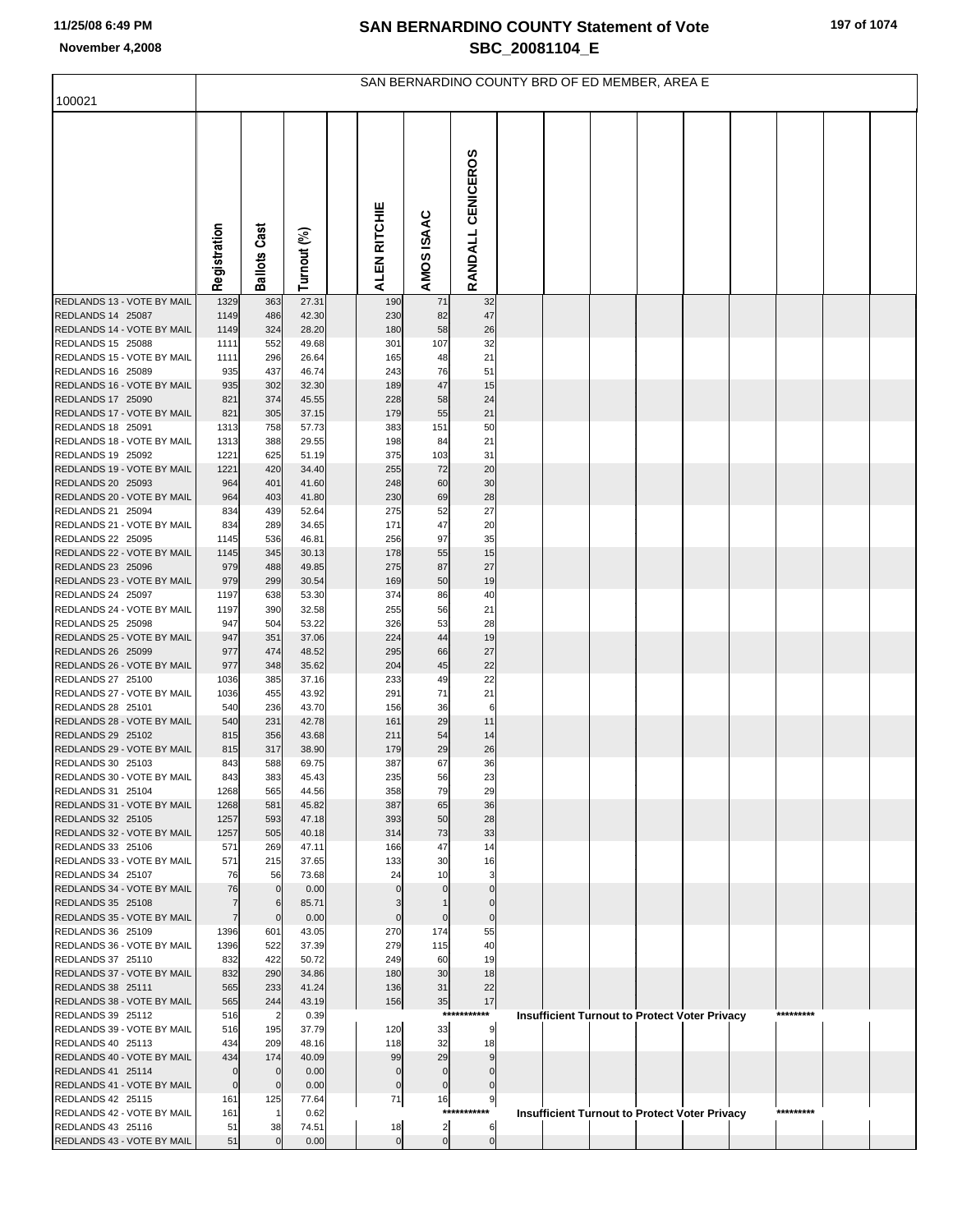|                                                         |                         |                       |                |                         |                       |                            | SAN BERNARDINO COUNTY BRD OF ED MEMBER, AREA E                                                                     |
|---------------------------------------------------------|-------------------------|-----------------------|----------------|-------------------------|-----------------------|----------------------------|--------------------------------------------------------------------------------------------------------------------|
| 100021                                                  |                         |                       |                |                         |                       |                            |                                                                                                                    |
|                                                         | Registration            | <b>Ballots Cast</b>   | Turnout (%)    | ALEN RITCHIE            | AMOS ISAAC            | RANDALL CENICEROS          |                                                                                                                    |
| REDLANDS 44 25117                                       |                         | $\mathbf 0$           | 0.00           |                         |                       |                            |                                                                                                                    |
| REDLANDS 44 - VOTE BY MAIL                              | $\mathbf 0$<br>$\Omega$ | $\mathbf 0$           | 0.00           | $\Omega$<br>$\mathbf 0$ |                       |                            |                                                                                                                    |
| REDLANDS 47 25120<br>REDLANDS 47 - VOTE BY MAIL         |                         |                       | 0.00<br>0.00   | $\pmb{0}$               |                       | $\mathbf 0$                |                                                                                                                    |
| REDLANDS NORTH 25141                                    | 3                       |                       | 100.00         |                         | $\mathbf{0}$<br>$***$ | ****                       | *********<br><b>Insufficient Turnout to Protect Voter Privacy</b>                                                  |
| REDLANDS NORTH - VOTE BY I                              | 3                       |                       | 0.00           | $\mathbf 0$             | $\mathbf 0$           | $\mathbf 0$                |                                                                                                                    |
| RIALTO 25 25168                                         | 1354                    | 635                   | 46.90          | 195                     | 120                   | 181                        |                                                                                                                    |
| RIALTO 25 - VOTE BY MAIL                                | 1354                    | 288                   | 21.27          | 106                     | 66                    | 69                         |                                                                                                                    |
| RIALTO 28 25171                                         | 881                     | 386                   | 43.81          | 47                      | 26                    | 26                         |                                                                                                                    |
| RIALTO 28 - VOTE BY MAIL                                | 881                     | 201                   | 22.81          | 35                      | 9                     | 18                         |                                                                                                                    |
| RIALTO 29 25172<br>RIALTO 29 - VOTE BY MAIL             | 59<br>59                | 38<br>$\mathbf 0$     | 64.41          | 14<br>$\Omega$          |                       | $\overline{2}$<br>$\Omega$ |                                                                                                                    |
| RIMROCK 25630                                           | 81                      | 73                    | 0.00<br>90.12  |                         |                       |                            |                                                                                                                    |
| RIMROCK - VOTE BY MAIL                                  | 81                      | $\mathbf 0$           | 0.00           |                         | $\Omega$              | $\Omega$                   |                                                                                                                    |
| SAN BERNARDINO 52 25320                                 | 1272                    | 603                   | 47.41          | 46                      | 30                    | 43                         |                                                                                                                    |
| SAN BERNARDINO 52 - VOTE E                              | 1272                    | 252                   | 19.81          | 32                      | 12                    | 10                         |                                                                                                                    |
| SAN BERNARDINO 59 25327                                 | 1143                    | 453                   | 39.63          | 185                     | 99                    | 83                         |                                                                                                                    |
| SAN BERNARDINO 59 - VOTE E                              | 1143                    | 270                   | 23.62          | 132                     | 66                    | 29                         |                                                                                                                    |
| SAN BERNARDINO 60 25328<br>SAN BERNARDINO 60 - VOTE E   | 238<br>238              | 152<br>$\overline{2}$ | 63.87          | 65                      | 30                    | 22<br>***********          | *********                                                                                                          |
| SAN BERNARDINO 61 25329                                 | $\mathbf 1$             |                       | 0.84<br>300.00 |                         |                       | ***********                | Insufficient Turnout to Protect Voter Privacy<br>*********<br><b>Insufficient Turnout to Protect Voter Privacy</b> |
| SAN BERNARDINO 61 - VOTE E                              | $\mathbf{1}$            | 0                     | 0.00           | 0                       | 0                     | 0                          |                                                                                                                    |
| SAN BERNARDINO 62 25330                                 | 260                     | 178                   | 68.46          | 76                      | 57                    | 17                         |                                                                                                                    |
| SAN BERNARDINO 62 - VOTE E                              | 260                     |                       | 3.46           | $\overline{2}$          | 4                     | 1                          |                                                                                                                    |
| SAN BERNARDINO 105 25256                                | $\mathbf 0$             |                       | 0.00           |                         |                       |                            |                                                                                                                    |
| SAN BERNARDINO 105 - VOTE<br>SAN BERNARDINO 106 25257   | $\mathbf 0$<br>325      | $\mathbf 0$<br>75     | 0.00           | $\Omega$<br>30          | $\Omega$<br>20        | $\Omega$<br>$\overline{7}$ |                                                                                                                    |
| SAN BERNARDINO 106 - VOTE                               | 325                     | 128                   | 23.08<br>39.38 | 49                      | 30                    | 16                         |                                                                                                                    |
| SAN BERNARDINO 107 25258                                | 814                     | 388                   | 47.67          | 155                     | 77                    | 56                         |                                                                                                                    |
| SAN BERNARDINO 107 - VOTE                               | 814                     | 241                   | 29.61          | 97                      | 63                    | 28                         |                                                                                                                    |
| SAN BERNARDINO 108 25259                                | $\mathbf 0$             | $\mathbf 0$           | 0.00           |                         | $\Omega$              | $\Omega$                   |                                                                                                                    |
| SAN BERNARDINO 108 - VOTE                               | $\mathbf 0$             |                       | 0.00           |                         | 0                     | $\Omega$                   |                                                                                                                    |
| SAN BERNARDINO 113 25261                                | 79<br>79                | 48                    | 60.76          | 23                      | 6                     | 9                          |                                                                                                                    |
| SAN BERNARDINO 113 - VOTE I<br>SAN BERNARDINO 121 25338 |                         | $\overline{0}$        | 0.00<br>100.00 | $\mathbf 0$             | $\mathbf 0$           | 0<br>***********           | *********<br><b>Insufficient Turnout to Protect Voter Privacy</b>                                                  |
| SAN BERNARDINO 121 - VOTE                               |                         | 0                     | 0.00           |                         | 0                     | 0                          |                                                                                                                    |
| SAN BERNARDINO 122 25339                                | $\mathbf 0$             |                       | 0.00           |                         |                       | $\Omega$                   |                                                                                                                    |
| SAN BERNARDINO 122 - VOTE I                             | $\overline{0}$          | $\mathbf{0}$          | 0.00           | $\Omega$                | $\Omega$              | $\Omega$                   |                                                                                                                    |
| SAN BERNARDINO 125 25342                                | 8                       |                       | 75.00          | $\overline{2}$          | $\overline{2}$        | 2                          |                                                                                                                    |
| SAN BERNARDINO 125 - VOTE I                             | 8<br>$\mathbf 0$        | 0                     | 0.00<br>0.00   |                         | $\Omega$              |                            |                                                                                                                    |
| SAN BERNARDINO 128 25345<br>SAN BERNARDINO 128 - VOTE I | $\mathbf 0$             |                       | 0.00           |                         |                       |                            |                                                                                                                    |
| SAN BERNARDINO 129 25346                                | $\mathbf 0$             |                       | 0.00           |                         |                       |                            |                                                                                                                    |
| SAN BERNARDINO 129 - VOTE I                             | $\overline{0}$          | $\mathbf 0$           | 0.00           | $\Omega$                |                       |                            |                                                                                                                    |
| SAN BERNARDINO 130 25347                                | $\mathbf 0$             |                       | 0.00           | $\Omega$                | $\Omega$              |                            |                                                                                                                    |
| SAN BERNARDINO 130 - VOTE                               | $\mathbf 0$             | O                     | 0.00           | 0                       | 0                     |                            |                                                                                                                    |
| SAN BERNARDINO 131 25348<br>SAN BERNARDINO 131 - VOTE I | $\Omega$<br>$\mathbf 0$ |                       | 0.00<br>0.00   | $\mathbf 0$             | $\pmb{0}$             | 0                          |                                                                                                                    |
| SAN BERNARDINO 134 25267                                | $\Omega$                |                       | 0.00           |                         | $***$                 |                            | Insufficient Turnout to Protect Voter Privacy<br>********                                                          |
| SAN BERNARDINO 134 - VOTE I                             | $\mathbf 0$             | $\mathbf{0}$          | 0.00           | 0                       | $\mathbf 0$           | $\mathbf 0$                |                                                                                                                    |
| SAN BERNARDINO 136 25269                                | $\mathbf 0$             |                       | 0.00           | $\mathbf 0$             | $\mathbf 0$           | $\mathbf 0$                |                                                                                                                    |
| SAN BERNARDINO 136 - VOTE I                             | $\mathbf 0$             |                       | 0.00           | $\pmb{0}$               | $\mathbf{0}$          | $\pmb{0}$                  |                                                                                                                    |
| SAN BERNARDINO 137 25270                                | $\Omega$                |                       | 0.00           |                         | ****                  |                            | *********<br>Insufficient Turnout to Protect Voter Privacy                                                         |
| SAN BERNARDINO 137 - VOTE I<br>SAN BERNARDINO 139 25350 | $\mathbf 0$<br>$\Omega$ |                       | 0.00<br>0.00   |                         | $\mathbf 0$           | $\mathbf 0$<br>$\Omega$    |                                                                                                                    |
| SAN BERNARDINO 139 - VOTE I                             | $\overline{0}$          | $\mathbf 0$           | 0.00           |                         | $\Omega$              |                            |                                                                                                                    |
| SAN GORGONIO 25588                                      | $\mathbf 0$             |                       | 0.00           |                         | $\Omega$              |                            |                                                                                                                    |
| SAN GORGONIO - VOTE BY MA                               | $\mathbf 0$             |                       | 0.00           |                         |                       |                            |                                                                                                                    |
| SOUTH BALDWIN LAKE 24418                                | $\Omega$                |                       | 0.00           |                         |                       |                            |                                                                                                                    |
| SOUTH BALDWIN LAKE - VOTE                               | $\Omega$                |                       | 0.00           |                         | 0                     |                            |                                                                                                                    |
| SOUTH FAWNSKIN 24415                                    | $\mathbf 0$             |                       | 0.00           | $\Omega$                | $\Omega$              | $\Omega$                   |                                                                                                                    |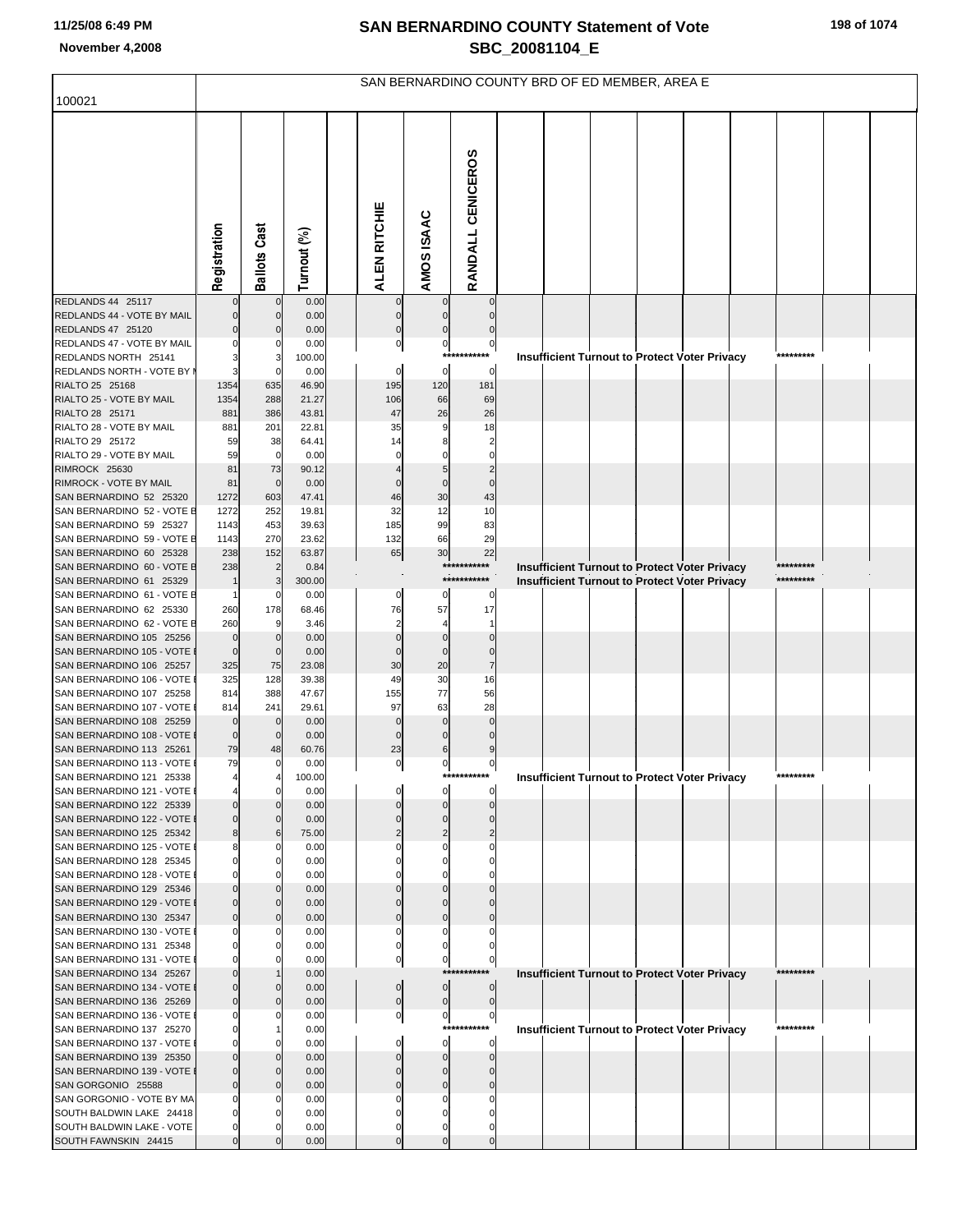|                                                       |                      |                     |                |                |                       | SAN BERNARDINO COUNTY BRD OF ED MEMBER, AREA E |  |                                                      |  |           |  |
|-------------------------------------------------------|----------------------|---------------------|----------------|----------------|-----------------------|------------------------------------------------|--|------------------------------------------------------|--|-----------|--|
| 100021                                                |                      |                     |                |                |                       |                                                |  |                                                      |  |           |  |
|                                                       | Registration         | <b>Ballots Cast</b> | Turnout (%)    | ALEN RITCHIE   | AMOS ISAAC            | RANDALL CENICEROS                              |  |                                                      |  |           |  |
| SOUTH FAWNSKIN - VOTE BY N                            | $\mathbf{0}$         | $\mathbf 0$         | 0.00           | $\overline{0}$ | 0                     | 0                                              |  |                                                      |  |           |  |
| SOUTH FOREST FALLS 25591                              | $\mathbf 0$          |                     | 0.00           |                | ***                   |                                                |  | Insufficient Turnout to Protect Voter Privacy        |  | ********* |  |
| SOUTH FOREST FALLS - VOTE<br>SUGARLOAF 1 24407        | $\bf{0}$<br>412      | $\mathbf 0$<br>174  | 0.00<br>42.23  | $\bf{0}$<br>90 | $\overline{0}$<br>19  | $\pmb{0}$<br>18                                |  |                                                      |  |           |  |
| SUGARLOAF 1 - VOTE BY MAIL                            | 412                  | 173                 | 41.99          | 98             | 13                    | 12                                             |  |                                                      |  |           |  |
| SUGARLOAF 2 24408                                     | 583                  | 309                 | 53.00          | 144            | 52                    | 31                                             |  |                                                      |  |           |  |
| SUGARLOAF 2 - VOTE BY MAIL                            | 583                  | 210                 | 36.02          | 115            | 19                    | 20                                             |  |                                                      |  |           |  |
| SUGARLOAF 3 24413                                     | 435                  | 128                 | 29.43          | 63             | 13                    | 11                                             |  |                                                      |  |           |  |
| SUGARLOAF 3 - VOTE BY MAIL                            | 435                  | 217                 | 49.89          | 114            | 27                    | 16                                             |  |                                                      |  |           |  |
| SUGARLOAF 4 24414                                     | 370                  | 151                 | 40.81          | 86             | 12                    | 11                                             |  |                                                      |  |           |  |
| SUGARLOAF 4 - VOTE BY MAIL<br>SUGARLOAF 5 24419       | 370<br>262           | 119<br>46           | 32.16<br>17.56 | 66<br>25       | 18<br>3               | 6                                              |  |                                                      |  |           |  |
| SUGARLOAF 5 - VOTE BY MAIL                            | 262                  | 100                 | 38.17          | 59             | 13                    | 8                                              |  |                                                      |  |           |  |
| SUGARLOAF 6 24420                                     | 5                    | 38                  | 760.00         | 19             | 9                     | $\overline{0}$                                 |  |                                                      |  |           |  |
| SUGARLOAF 6 - VOTE BY MAIL                            | 5                    |                     | 80.00          |                | ***                   |                                                |  | <b>Insufficient Turnout to Protect Voter Privacy</b> |  | ********* |  |
| SUGARLOAF 7 24421                                     |                      |                     | 0.00           | 0              | 0                     | 0                                              |  |                                                      |  |           |  |
| SUGARLOAF 7 - VOTE BY MAIL                            |                      |                     | 0.00           | 0              | 0                     | 0                                              |  |                                                      |  |           |  |
| SUGARLOAF 8 24422                                     | $\Omega$<br>$\Omega$ |                     | 0.00           | 0              | 0                     | 0                                              |  |                                                      |  |           |  |
| SUGARLOAF 8 - VOTE BY MAIL<br>TERRACE 1 24767         | $\mathbf 0$          |                     | 0.00<br>0.00   | $\pmb{0}$      | $\overline{0}$<br>*** | $\overline{0}$                                 |  | Insufficient Turnout to Protect Voter Privacy        |  | ********* |  |
| TERRACE 1 - VOTE BY MAIL                              | $\mathbf 0$          | $\Omega$            | 0.00           | $\pmb{0}$      | $\overline{0}$        | $\pmb{0}$                                      |  |                                                      |  |           |  |
| TWENTYNINE PALMS 1 25390                              | 525                  | 168                 | 32.00          | 77             | 33                    | 21                                             |  |                                                      |  |           |  |
| TWENTYNINE PALMS 1 - VOTE                             | 525                  | 121                 | 23.05          | 63             | 27                    | 5                                              |  |                                                      |  |           |  |
| TWENTYNINE PALMS 2 25391                              | 1353                 | 595                 | 43.98          | 320            | 86                    | 64                                             |  |                                                      |  |           |  |
| TWENTYNINE PALMS 2 - VOTE<br>TWENTYNINE PALMS 3 25392 | 1353<br>1543         | 423<br>609          | 31.26<br>39.47 | 239<br>351     | 66<br>95              | 46<br>68                                       |  |                                                      |  |           |  |
| TWENTYNINE PALMS 3 - VOTE                             | 1543                 | 474                 | 30.72          | 268            | 85                    | 45                                             |  |                                                      |  |           |  |
| TWENTYNINE PALMS 4 25393                              | 1345                 | 566                 | 42.08          | 318            | 84                    | 55                                             |  |                                                      |  |           |  |
| TWENTYNINE PALMS 4 - VOTE                             | 1345                 | 442                 | 32.86          | 253            | 69                    | 42                                             |  |                                                      |  |           |  |
| TWENTYNINE PALMS 5 25394                              | 728                  | 327                 | 44.92          | 172            | 63                    | 29                                             |  |                                                      |  |           |  |
| TWENTYNINE PALMS 5 - VOTE                             | 728                  | 189                 | 25.96          | 106            | 31                    | 15                                             |  |                                                      |  |           |  |
| TWENTYNINE PALMS 6 25395<br>TWENTYNINE PALMS 6 - VOTE | 756<br>756           | 302<br>180          | 39.95<br>23.81 | 172<br>93      | 46<br>40              | 38<br>17                                       |  |                                                      |  |           |  |
| TWENTYNINE PALMS EAST 25                              | $\overline{4}$       | 3                   | 75.00          |                |                       | ***********                                    |  | <b>Insufficient Turnout to Protect Voter Privacy</b> |  | ********* |  |
| TWENTYNINE PALMS EAST - VO                            | 4                    | $\overline{0}$      | 0.00           | 0              | 0                     | $\Omega$                                       |  |                                                      |  |           |  |
| TWENTYNINE PALMS MCB 253                              | $\mathbf 0$          | $\mathbf 0$         | 0.00           | 0              | 0                     | $\mathbf 0$                                    |  |                                                      |  |           |  |
| TWENTYNINE PALMS MCB - VO                             | $\overline{0}$       | $\mathbf 0$         | 0.00           | $\Omega$       | $\mathbf 0$           | $\mathbf 0$                                    |  |                                                      |  |           |  |
| TWENTYNINE PALMS NORTH<br>TWENTYNINE PALMS NORTH -    | 595<br>595           | 273<br>197          | 45.88<br>33.11 | 139<br>106     | 52<br>32              | 29<br>27                                       |  |                                                      |  |           |  |
| WILSHIRE PEAK 25590                                   | 12                   | 9                   | 75.00          | 6              | 0                     | -1                                             |  |                                                      |  |           |  |
| WILSHIRE PEAK - VOTE BY MAI                           | 12                   | 0                   | 0.00           | 0              | 0                     | $\mathbf 0$                                    |  |                                                      |  |           |  |
| WONDER VALLEY 25396                                   | 509                  | 212                 | 41.65          | 113            | 36                    | 22                                             |  |                                                      |  |           |  |
| WONDER VALLEY - VOTE BY M.                            | 509                  | 177                 | 34.77          | 104            | 20                    | 15                                             |  |                                                      |  |           |  |
| <b>YUCAIPA 1 25548</b><br>YUCAIPA 1 - VOTE BY MAIL    | 1141<br>1141         | 570<br>325          | 49.96<br>28.48 | 295<br>177     | 74<br>39              | 70<br>23                                       |  |                                                      |  |           |  |
| <b>YUCAIPA 2 25549</b>                                | 1734                 | 857                 | 49.42          | 432            | 113                   | 86                                             |  |                                                      |  |           |  |
| YUCAIPA 2 - VOTE BY MAIL                              | 1734                 | 632                 | 36.45          | 368            | 73                    | 48                                             |  |                                                      |  |           |  |
| YUCAIPA 3 25550                                       | 1117                 | 528                 | 47.27          | 275            | 62                    | 46                                             |  |                                                      |  |           |  |
| YUCAIPA 3 - VOTE BY MAIL                              | 1117                 | 416                 | 37.24          | 216            | 52                    | 38                                             |  |                                                      |  |           |  |
| <b>YUCAIPA 4 25551</b>                                | 1231                 | 545                 | 44.27          | 292            | 55                    | 34                                             |  |                                                      |  |           |  |
| YUCAIPA 4 - VOTE BY MAIL<br><b>YUCAIPA 5 25552</b>    | 1231<br>1034         | 509<br>463          | 41.35<br>44.78 | 269<br>231     | 58<br>59              | 39<br>48                                       |  |                                                      |  |           |  |
| YUCAIPA 5 - VOTE BY MAIL                              | 1034                 | 357                 | 34.53          | 204            | 43                    | 16                                             |  |                                                      |  |           |  |
| YUCAIPA 6 25553                                       | 1270                 | 537                 | 42.28          | 291            | 49                    | 55                                             |  |                                                      |  |           |  |
| YUCAIPA 6 - VOTE BY MAIL                              | 1270                 | 533                 | 41.97          | 310            | 47                    | 34                                             |  |                                                      |  |           |  |
| <b>YUCAIPA 7 25554</b>                                | 1157                 | 563                 | 48.66          | 304            | 74                    | 58                                             |  |                                                      |  |           |  |
| YUCAIPA 7 - VOTE BY MAIL<br><b>YUCAIPA 8 25555</b>    | 1157<br>611          | 343<br>253          | 29.65<br>41.41 | 201<br>133     | 32<br>31              | 22<br>18                                       |  |                                                      |  |           |  |
| YUCAIPA 8 - VOTE BY MAIL                              | 611                  | 251                 | 41.08          | 129            | 34                    | 11                                             |  |                                                      |  |           |  |
| YUCAIPA 9 25556                                       | 930                  | 362                 | 38.92          | 179            | 51                    | 40                                             |  |                                                      |  |           |  |
| YUCAIPA 9 - VOTE BY MAIL                              | 930                  | 265                 | 28.49          | 135            | 41                    | 23                                             |  |                                                      |  |           |  |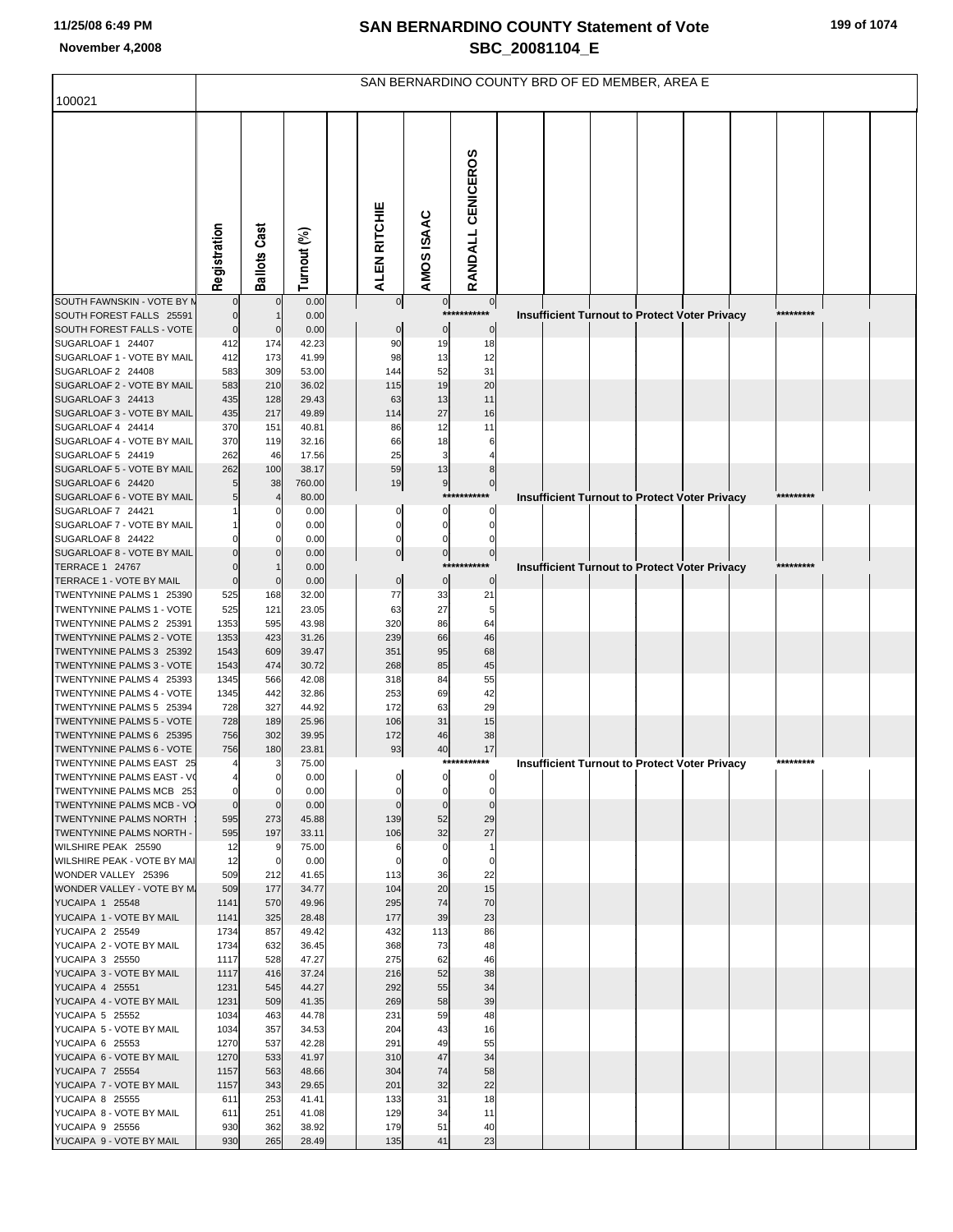|                                                   |              |                     |                | SAN BERNARDINO COUNTY BRD OF ED MEMBER, AREA E |                     |                     |                                                      |  |  |           |  |
|---------------------------------------------------|--------------|---------------------|----------------|------------------------------------------------|---------------------|---------------------|------------------------------------------------------|--|--|-----------|--|
| 100021                                            |              |                     |                |                                                |                     |                     |                                                      |  |  |           |  |
|                                                   | Registration | Cast<br>Ballots     | Turnout (%)    | ALEN RITCHIE                                   | AMOS ISAAC          | RANDALL CENICEROS   |                                                      |  |  |           |  |
| YUCAIPA 10 25557                                  | 1127         | 499                 | 44.28          | 266                                            | 68                  | 63                  |                                                      |  |  |           |  |
| YUCAIPA 10 - VOTE BY MAIL<br>YUCAIPA 11 25558     | 1127<br>1319 | 324<br>663          | 28.75<br>50.27 | 195<br>298                                     | 30<br>93            | 36<br>88            |                                                      |  |  |           |  |
| YUCAIPA 11 - VOTE BY MAIL                         | 1319         | 323                 | 24.49          | 185                                            | 42                  | 24                  |                                                      |  |  |           |  |
| YUCAIPA 12 25559                                  | 1256         | 542                 | 43.15          | 307                                            | 47                  | 52                  |                                                      |  |  |           |  |
| YUCAIPA 12 - VOTE BY MAIL                         | 1256         | 447                 | 35.59          | 255                                            | 48                  | 47                  |                                                      |  |  |           |  |
| YUCAIPA 13 25560<br>YUCAIPA 13 - VOTE BY MAIL     | 882<br>882   | 438<br>250          | 49.66<br>28.34 | 234<br>146                                     | 54<br>26            | 33<br>23            |                                                      |  |  |           |  |
| YUCAIPA 14 25561                                  | 1149         | 508                 | 44.21          | 272                                            | 56                  | 63                  |                                                      |  |  |           |  |
| YUCAIPA 14 - VOTE BY MAIL                         | 1149         | 343                 | 29.85          | 167                                            | 53                  | 31                  |                                                      |  |  |           |  |
| YUCAIPA 15 25562                                  | 988          | 417                 | 42.21          | 232                                            | 37                  | 42                  |                                                      |  |  |           |  |
| YUCAIPA 15 - VOTE BY MAIL                         | 988          | 304                 | 30.77          | 165                                            | 40                  | 19                  |                                                      |  |  |           |  |
| YUCAIPA 16 25563<br>YUCAIPA 16 - VOTE BY MAIL     | 1375<br>1375 | 563<br>412          | 40.95<br>29.96 | 308<br>235                                     | 68<br>55            | 49<br>48            |                                                      |  |  |           |  |
| YUCAIPA 17 25564                                  | 1102         | 581                 | 52.72          | 307                                            | 70                  | 57                  |                                                      |  |  |           |  |
| YUCAIPA 17 - VOTE BY MAIL                         | 1102         | 406                 | 36.84          | 220                                            | 37                  | 32                  |                                                      |  |  |           |  |
| YUCAIPA 18 25565                                  | 898          | 824                 | 91.76          | 423                                            | 96                  | 100                 |                                                      |  |  |           |  |
| YUCAIPA 18 - VOTE BY MAIL                         | 898          | 235                 | 26.17          | 119                                            | 28                  | 27                  |                                                      |  |  |           |  |
| YUCAIPA 19 25566<br>YUCAIPA 19 - VOTE BY MAIL     | 1119<br>1119 | 142<br>272          | 12.69<br>24.31 | 73<br>149                                      | 18<br>35            | 15<br>27            |                                                      |  |  |           |  |
| YUCAIPA 20 25567                                  | 1160         | 578                 | 49.83          | 302                                            | 41                  | 44                  |                                                      |  |  |           |  |
| YUCAIPA 20 - VOTE BY MAIL                         | 1160         | 372                 | 32.07          | 200                                            | 42                  | 31                  |                                                      |  |  |           |  |
| YUCAIPA 21 25568                                  | 1188         | 483                 | 40.66          | 257                                            | 46                  | 45                  |                                                      |  |  |           |  |
| YUCAIPA 21 - VOTE BY MAIL<br>YUCAIPA 22 25569     | 1188<br>626  | 520<br>292          | 43.77<br>46.65 | 260<br>159                                     | 48<br>27            | 40<br>40            |                                                      |  |  |           |  |
| YUCAIPA 22 - VOTE BY MAIL                         | 626          | 185                 | 29.55          | 95                                             | 19                  | 16                  |                                                      |  |  |           |  |
| YUCAIPA 23 25570                                  | 1173         | 568                 | 48.42          | 309                                            | 68                  | 53                  |                                                      |  |  |           |  |
| YUCAIPA 23 - VOTE BY MAIL                         | 1173         | 402                 | 34.27          | 222                                            | 52                  | 27                  |                                                      |  |  |           |  |
| YUCAIPA 24 25571<br>YUCAIPA 24 - VOTE BY MAIL     | C<br>C       | 0<br>$\Omega$       | 0.00<br>0.00   | 0<br>0                                         | 0<br>0              | 0<br>0              |                                                      |  |  |           |  |
| YUCAIPA 25 25572                                  | 738          | 341                 | 46.21          | 177                                            | 50                  | 30                  |                                                      |  |  |           |  |
| YUCAIPA 25 - VOTE BY MAIL                         | 738          | 220                 | 29.81          | 98                                             | 28                  | 25                  |                                                      |  |  |           |  |
| YUCAIPA 26 25573                                  |              | $\mathbf 0$         | 0.00           | 0                                              | 0                   | $\bf{0}$            |                                                      |  |  |           |  |
| YUCAIPA 26 - VOTE BY MAIL                         | 0            | 0                   | 0.00           | $\overline{0}$                                 | $\overline{0}$      | $\overline{0}$      |                                                      |  |  |           |  |
| YUCAIPA 27 25574<br>YUCAIPA 27 - VOTE BY MAIL     | 18<br>18     | 8<br>$\overline{0}$ | 44.44<br>0.00  | 5<br>0                                         | 0<br>0              | $\Omega$            |                                                      |  |  |           |  |
| YUCAIPA 28 25575                                  | 15           | 14                  | 93.33          | 9                                              | 3                   | $\Omega$            |                                                      |  |  |           |  |
| YUCAIPA 28 - VOTE BY MAIL                         | 15           | $\Omega$            | 0.00           | $\overline{0}$                                 | $\overline{0}$      | $\overline{0}$      |                                                      |  |  |           |  |
| YUCAIPA 29 25576                                  |              | $\overline{4}$      | 100.00         |                                                |                     | ***********         | <b>Insufficient Turnout to Protect Voter Privacy</b> |  |  | ********* |  |
| YUCAIPA 29 - VOTE BY MAIL<br>YUCAIPA 30 25577     |              | $\mathbf 0$         | 0.00<br>0.00   | 0<br>0                                         | $\overline{0}$<br>0 | 0<br>$\overline{0}$ |                                                      |  |  |           |  |
| YUCAIPA 30 - VOTE BY MAIL                         |              |                     | 0.00           |                                                | 0                   | 0                   |                                                      |  |  |           |  |
| YUCAIPA 31 25578                                  | 38           | 19                  | 50.00          | 10                                             | 6                   | $\overline{2}$      |                                                      |  |  |           |  |
| YUCAIPA 31 - VOTE BY MAIL                         | 38           | $\mathbf 0$         | 0.00           | $\mathbf 0$                                    | $\mathbf 0$         |                     |                                                      |  |  |           |  |
| YUCAIPA 32 25579                                  | 209          | 168<br>2            | 80.38          | 95                                             | 13<br>****          | 18<br>*******       |                                                      |  |  | ********* |  |
| YUCAIPA 32 - VOTE BY MAIL<br>YUCAIPA 33 25580     | 209          | $\mathbf 0$         | 0.96<br>0.00   | 0                                              | $\overline{0}$      | 0                   | <b>Insufficient Turnout to Protect Voter Privacy</b> |  |  |           |  |
| YUCAIPA 33 - VOTE BY MAIL                         |              |                     | 0.00           | 0                                              | $\mathbf{0}$        | $\mathbf{0}$        |                                                      |  |  |           |  |
| YUCAIPA 34 25581                                  |              | $\Omega$            | 0.00           | $\mathbf 0$                                    | $\Omega$            | $\mathbf 0$         |                                                      |  |  |           |  |
| YUCAIPA 34 - VOTE BY MAIL                         |              | $\Omega$            | 0.00           | 이                                              | $\overline{0}$      | $\overline{0}$      |                                                      |  |  | ********* |  |
| YUCAIPA 35 25582<br>YUCAIPA 35 - VOTE BY MAIL     |              | $\overline{2}$<br>O | 100.00<br>0.00 | 0                                              | 0                   | ***********<br>0    | <b>Insufficient Turnout to Protect Voter Privacy</b> |  |  |           |  |
| YUCAIPA 36 25583                                  |              | $\mathbf 0$         | 0.00           | 0                                              | 0                   | $\mathbf{0}$        |                                                      |  |  |           |  |
| YUCAIPA 36 - VOTE BY MAIL                         |              |                     | 0.00           |                                                |                     | 0                   |                                                      |  |  |           |  |
| YUCAIPA EAST 25587                                | 23           | 21                  | 91.30          | 14                                             |                     |                     |                                                      |  |  |           |  |
| YUCAIPA EAST - VOTE BY MAIL                       | 23           | $\mathbf 0$         | 0.00           | $\Omega$                                       |                     |                     |                                                      |  |  |           |  |
| YUCAIPA NORTH 25586<br>YUCAIPA NORTH - VOTE BY MA | 23<br>23     | 21<br>$\mathbf 0$   | 91.30<br>0.00  | 10<br>0                                        | 3<br>0              | 0                   |                                                      |  |  |           |  |
| YUCCA MESA 1 25629                                | 145          | 109                 | 75.17          | 59                                             | 11                  | 17                  |                                                      |  |  |           |  |
| YUCCA MESA 1 - VOTE BY MAI                        | 145          | $\mathbf 0$         | 0.00           | 0                                              | 0                   | 0                   |                                                      |  |  |           |  |
| YUCCA MESA 2 25639                                | 1380         | 598                 | 43.33          | 329                                            | 87                  | 43                  |                                                      |  |  |           |  |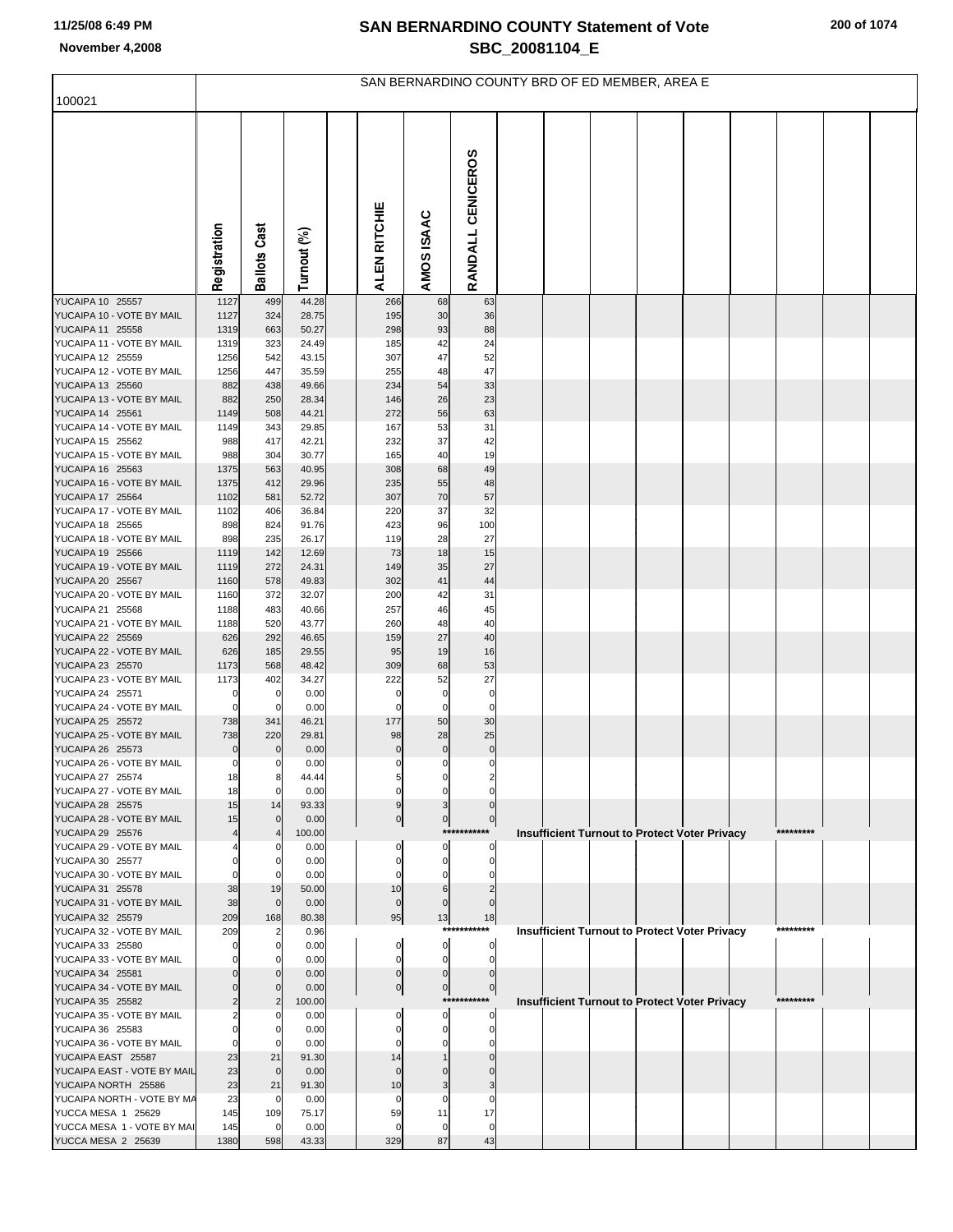|                                                         |                            |                             |                |                      |                         |                                | SAN BERNARDINO COUNTY BRD OF ED MEMBER, AREA E |  |                                                                                                       |           |  |
|---------------------------------------------------------|----------------------------|-----------------------------|----------------|----------------------|-------------------------|--------------------------------|------------------------------------------------|--|-------------------------------------------------------------------------------------------------------|-----------|--|
| 100021                                                  |                            |                             |                |                      |                         |                                |                                                |  |                                                                                                       |           |  |
|                                                         | Registration               | <b>Ballots Cast</b>         | Turnout (%)    | ALEN RITCHIE         | AMOS ISAAC              | RANDALL CENICEROS              |                                                |  |                                                                                                       |           |  |
| YUCCA MESA 2 - VOTE BY MAI                              | 1380                       | 454                         | 32.90          | 262                  | 81                      | 43                             |                                                |  |                                                                                                       |           |  |
| YUCCA MESA 3 25640<br>YUCCA MESA 3 - VOTE BY MAI        | $\overline{2}$             | $\mathbf 0$                 | 50.00<br>0.00  | $\mathbf 0$          | $\bf{0}$                | ****<br>*******<br>$\mathbf 0$ |                                                |  | Insufficient Turnout to Protect Voter Privacy                                                         | ********* |  |
| YUCCA MESA 4 25641                                      | $\Omega$                   | 0                           | 0.00           | 0                    | 0                       | 0                              |                                                |  |                                                                                                       |           |  |
| YUCCA MESA 4 - VOTE BY MAI                              | $\Omega$                   | $\Omega$                    | 0.00           | 0                    | 0                       |                                |                                                |  |                                                                                                       |           |  |
| YUCCA MESA 5 25642                                      | $\mathbf 0$                | $\Omega$                    | 0.00           | $\mathbf 0$          |                         |                                |                                                |  |                                                                                                       |           |  |
| YUCCA MESA 5 - VOTE BY MAI<br>YUCCA MESA 6 25643        |                            | $\Omega$                    | 0.00           | $\overline{0}$       | $\mathbf 0$             | $\mathbf 0$<br>***********     |                                                |  |                                                                                                       | ********* |  |
| YUCCA MESA 6 - VOTE BY MAI                              | 6                          |                             | 66.67<br>16.67 |                      |                         | ***********                    |                                                |  | <b>Insufficient Turnout to Protect Voter Privacy</b><br>Insufficient Turnout to Protect Voter Privacy | ********* |  |
| YUCCA MESA 7 25644                                      |                            |                             | 100.00         |                      |                         | ***********                    |                                                |  | <b>Insufficient Turnout to Protect Voter Privacy</b>                                                  | ********* |  |
| YUCCA MESA 7 - VOTE BY MAI                              |                            | 0                           | 0.00           | 0                    | 0                       | 0                              |                                                |  |                                                                                                       |           |  |
| YUCCA MESA 8 25645                                      | 36                         | 28                          | 77.78          | 17                   | 4                       | $\overline{2}$                 |                                                |  |                                                                                                       |           |  |
| YUCCA MESA 8 - VOTE BY MAI                              | 36                         | $\mathbf 0$                 | 0.00           | $\Omega$             |                         |                                |                                                |  |                                                                                                       |           |  |
| YUCCA MESA 9 25646<br>YUCCA MESA 9 - VOTE BY MAI        | $\mathbf 0$<br>$\mathbf 0$ | $\mathbf 0$<br>$\mathbf{0}$ | 0.00<br>0.00   | $\Omega$<br>$\Omega$ | $\Omega$<br>$\mathbf 0$ | $\Omega$<br>$\Omega$           |                                                |  |                                                                                                       |           |  |
| YUCCA VALLEY 1 25611                                    | 1294                       | 515                         | 39.80          | 278                  | 55                      | 32                             |                                                |  |                                                                                                       |           |  |
| YUCCA VALLEY 1 - VOTE BY M/                             | 1294                       | 510                         | 39.41          | 274                  | 59                      | 47                             |                                                |  |                                                                                                       |           |  |
| YUCCA VALLEY 10 25620                                   | 121                        | 92                          | 76.03          | 53                   | 9                       | 5                              |                                                |  |                                                                                                       |           |  |
| YUCCA VALLEY 10 - VOTE BY M                             | 121                        | $\overline{0}$              | 0.00           | $\Omega$             |                         | $\Omega$                       |                                                |  |                                                                                                       |           |  |
| YUCCA VALLEY 11 25621<br>YUCCA VALLEY 11 - VOTE BY M    | 69<br>69                   | 45<br>$\mathbf 0$           | 65.22<br>0.00  | 27<br>$\mathbf 0$    |                         | $\Omega$<br>$\Omega$           |                                                |  |                                                                                                       |           |  |
| YUCCA VALLEY 12 25622                                   | $\mathbf 0$                | 0                           | 0.00           | $\Omega$             |                         |                                |                                                |  |                                                                                                       |           |  |
| YUCCA VALLEY 12 - VOTE BY M                             | $\mathbf 0$                | $\mathbf 0$                 | 0.00           |                      |                         |                                |                                                |  |                                                                                                       |           |  |
| YUCCA VALLEY 13 25623                                   | 13                         | 12                          | 92.31          |                      |                         |                                |                                                |  |                                                                                                       |           |  |
| YUCCA VALLEY 13 - VOTE BY M                             | 13<br>$\mathbf 0$          | $\mathbf{0}$<br>$\mathbf 0$ | 0.00<br>0.00   | $\Omega$             |                         |                                |                                                |  |                                                                                                       |           |  |
| YUCCA VALLEY 14 25624<br>YUCCA VALLEY 14 - VOTE BY M    | $\mathbf 0$                | $\mathbf 0$                 | 0.00           | $\Omega$             |                         | $\Omega$                       |                                                |  |                                                                                                       |           |  |
| YUCCA VALLEY 15 25625                                   | 43                         | 33                          | 76.74          | 20                   | 5                       |                                |                                                |  |                                                                                                       |           |  |
| YUCCA VALLEY 15 - VOTE BY M                             | 43                         | $\mathbf 0$                 | 0.00           | $\Omega$             | $\Omega$                | O                              |                                                |  |                                                                                                       |           |  |
| YUCCA VALLEY 2 25612                                    | 1203                       | 462                         | 38.40          | 255                  | 73                      | 39                             |                                                |  |                                                                                                       |           |  |
| YUCCA VALLEY 2 - VOTE BY M/<br>YUCCA VALLEY 3 25613     | 1203<br>1228               | 362<br>435                  | 30.09          | 211<br>227           | 50<br>67                | 28<br>29                       |                                                |  |                                                                                                       |           |  |
| YUCCA VALLEY 3 - VOTE BY M/                             | 1228                       | 484                         | 35.42<br>39.41 | 280                  | 64                      | 37                             |                                                |  |                                                                                                       |           |  |
| YUCCA VALLEY 4 25614                                    | 1242                       | 495                         | 39.86          | 248                  | 69                      | 28                             |                                                |  |                                                                                                       |           |  |
| YUCCA VALLEY 4 - VOTE BY M/                             | 1242                       | 432                         | 34.78          | 249                  | 43                      | 28                             |                                                |  |                                                                                                       |           |  |
| YUCCA VALLEY 5 25615                                    | 940                        | 289                         | 30.74          | 159                  | 45                      | 26                             |                                                |  |                                                                                                       |           |  |
| YUCCA VALLEY 5 - VOTE BY M/<br>YUCCA VALLEY 6 25616     | 940<br>970                 | 391<br>407                  | 41.60<br>41.96 | 233<br>230           | 55<br>48                | 20<br>34                       |                                                |  |                                                                                                       |           |  |
| YUCCA VALLEY 6 - VOTE BY M/                             | 970                        | 356                         | 36.70          | 240                  | 39                      | 21                             |                                                |  |                                                                                                       |           |  |
| YUCCA VALLEY 7 25617                                    | 1168                       | 502                         | 42.98          | 266                  | 69                      | 32                             |                                                |  |                                                                                                       |           |  |
| YUCCA VALLEY 7 - VOTE BY M/                             | 1168                       | 409                         | 35.02          | 242                  | 33                      | 29                             |                                                |  |                                                                                                       |           |  |
| YUCCA VALLEY 8 25618<br>YUCCA VALLEY 8 - VOTE BY M/     | 1383                       | 612<br>570                  | 44.25<br>41.21 | 303<br>311           | 65<br>50                | 54<br>51                       |                                                |  |                                                                                                       |           |  |
| YUCCA VALLEY 9 25619                                    | 1383<br>573                | 262                         | 45.72          | 136                  | 37                      | 23                             |                                                |  |                                                                                                       |           |  |
| YUCCA VALLEY 9 - VOTE BY M/                             | 573                        | 230                         | 40.14          | 135                  | 25                      | 13                             |                                                |  |                                                                                                       |           |  |
| <b>Precinct Totals</b>                                  | 175069                     | 81745                       | 46.69          | 38135                | 13547                   | 10452                          |                                                |  |                                                                                                       |           |  |
| <b>VOTE BY MAIL Totals</b>                              | 175069                     | 52030                       | 29.72          | 27131                | 8263                    | 5123                           |                                                |  |                                                                                                       |           |  |
| <b>Grand Totals</b>                                     | 175069                     | 133775                      | 76.41          | 65266                | 21810                   | 15575                          |                                                |  |                                                                                                       |           |  |
| SAN BERNARDINO                                          | 175069                     | 133775<br>29904             | 76.41<br>70.40 | 65266<br>10740       | 21810                   | 15575<br>6551                  |                                                |  |                                                                                                       |           |  |
| STATE BOARD OF EQUALIZATI<br>STATE BOARD OF EQUALIZATIO | 42480<br>132589            | 103871                      | 78.34          | 54526                | 5549<br>16261           | 9024                           |                                                |  |                                                                                                       |           |  |
| 41st CONGRESS                                           | 142367                     | 111488                      | 78.31          | 58002                | 17602                   | 10030                          |                                                |  |                                                                                                       |           |  |
| 43rd CONGRESS                                           | 32702                      | 22287                       | 68.15          | 7264                 | 4208                    | 5545                           |                                                |  |                                                                                                       |           |  |
| 18th SENATE                                             | 22593                      | 17122                       | 75.78          | 9110                 | 2587                    | 1454                           |                                                |  |                                                                                                       |           |  |
| 31st SENATE<br>32nd SENATE                              | 118635                     | 93724<br>22929              | 79.00<br>67.76 | 48612<br>7544        | 14861<br>4362           | 8483                           |                                                |  |                                                                                                       |           |  |
| 34th ASSEMBLY                                           | 33841<br>2488              | 1777                        | 71.42          | 908                  | 305                     | 5638<br>149                    |                                                |  |                                                                                                       |           |  |
| 59th ASSEMBLY                                           | 14954                      | 12144                       | 81.21          | 6095                 | 2209                    | 1306                           |                                                |  |                                                                                                       |           |  |